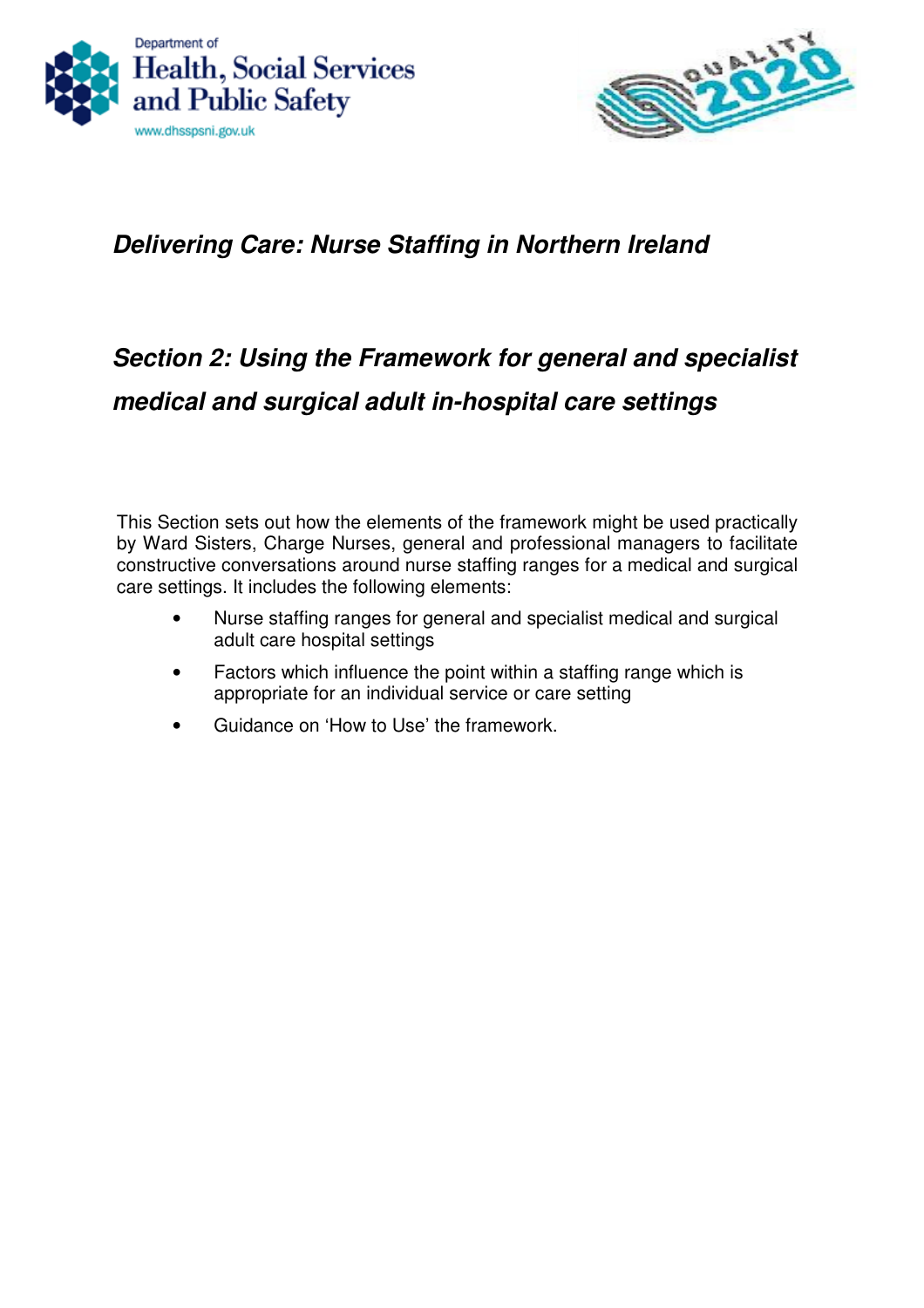# **CONTENTS**

| Preface<br>Foreword and Acknowledgements<br><b>Framework Outline</b><br>Glossary of Terms |   |
|-------------------------------------------------------------------------------------------|---|
| <b>Executive Summary</b>                                                                  |   |
| <b>Section 2</b>                                                                          |   |
|                                                                                           |   |
|                                                                                           |   |
| Nuros Ctaffing Dongoo                                                                     | Е |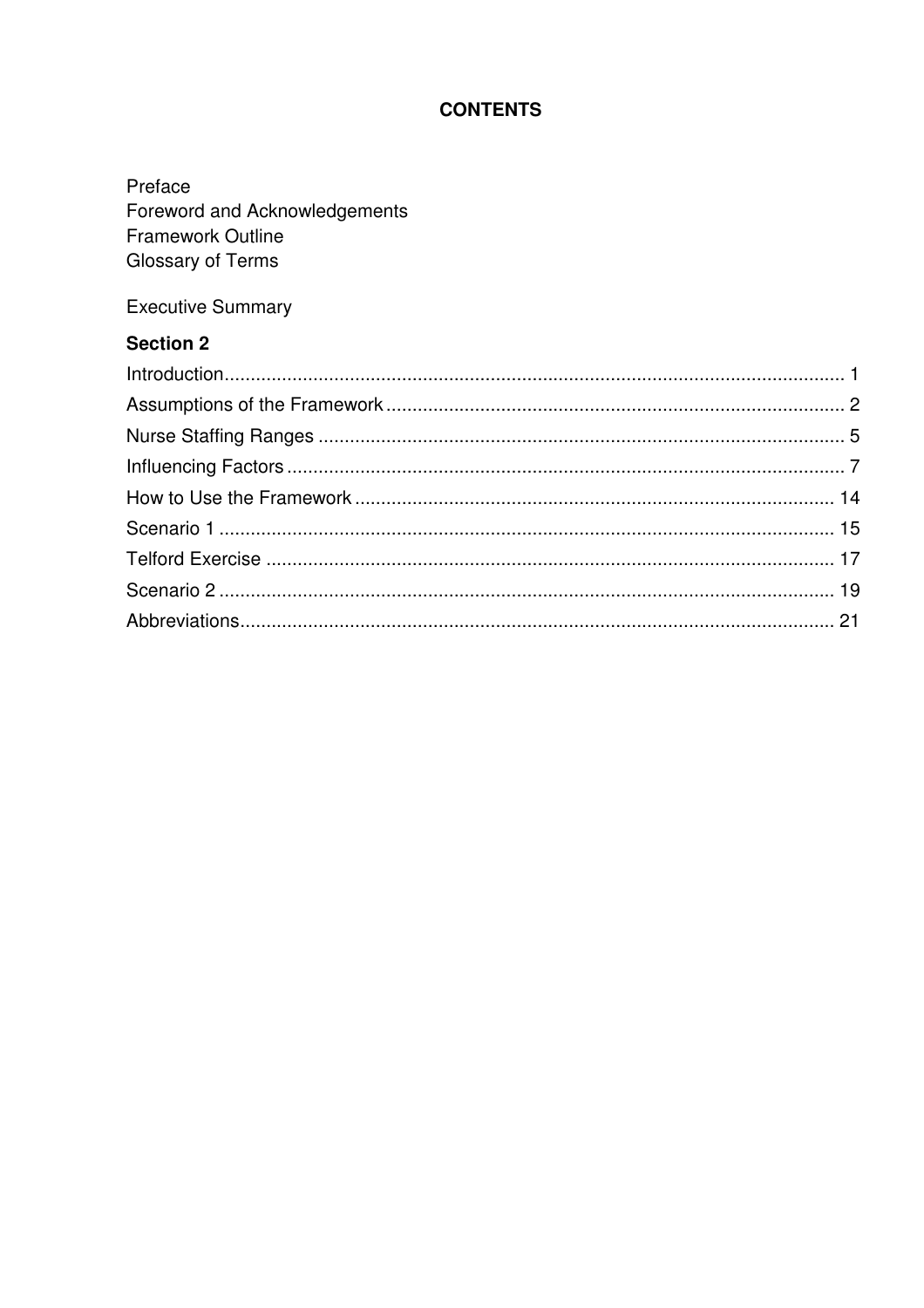#### **Preface**

A message from the Minister for Health and Public Safety

I am delighted to introduce, Delivering Care: Nurse Staffing in Northern Ireland. The document focuses on General and Specialist Medical and Surgical Adult In-hospital Care Settings and is the first in a series which will in time cover all care settings.

This document is a further step in the modernisation of Health Services within Northern Ireland and it is the first time we will measure the inputs of Nurse Staffing against the outputs of Key Performance Indicators of good quality care and patient experience.

Whether a commissioner or a provider of care, you must draw upon this policy document to assist you to understand the environment of care and how that environment demands the application of a particular range of nurse staffing.

The people of Northern Ireland are rightly demanding that they and their relatives are cared for by a workforce which has sufficient nurses, with the right skills, in the right place to ensure the delivery of a compassionate, person centred, safe and effective service which we can be proud of.

My goal has always been to have a world class nursing workforce able to provide world class care and I believe this document better prepares us to ensure that continues to happen.

Edwin Poots, MLA Minister for Health and Public Safety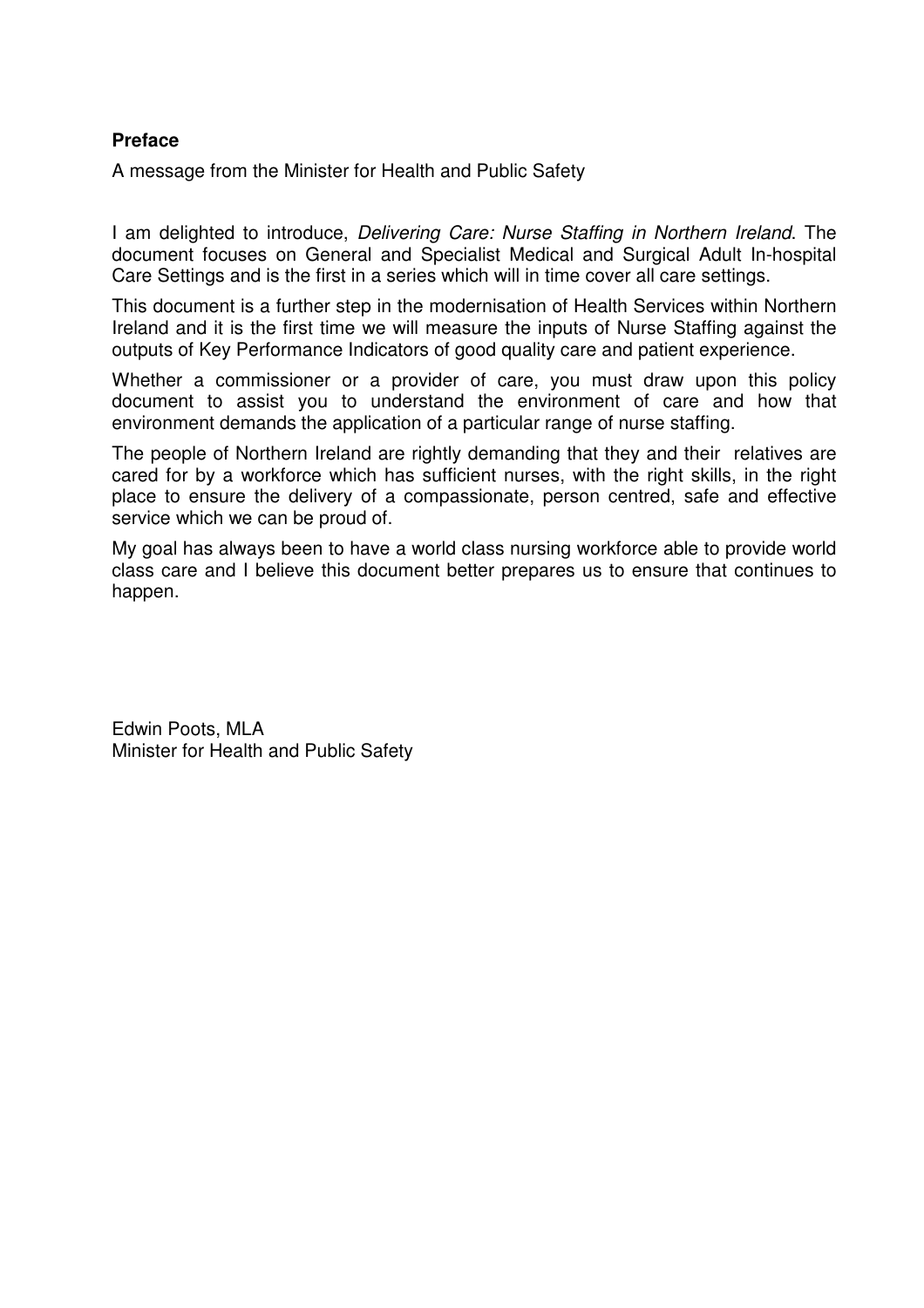#### **Foreword and Acknowledgements**

I am pleased to introduce Delivering Care: Nurse Staffing in Northern Ireland approved by Edwin Poots, Minister for Health, as the agreed policy direction for formulating the nursing profile of a unit or area. In the Nursing and Midwifery Workforce Planning Project report<sup>1</sup> (SEHDa, 2004), professional judgement was identified as the foundation for nursing and midwifery workload and workforce planning. The approach is subjective and as other objective approaches become available they should be used in conjunction with the Delivering Care framework to provide further assurance that the right numbers of staff are available to deliver quality person centred care in Northern Ireland.

This document focuses particularly on medical and surgical units and is the first in a series which will expand to cover a range of major specialties across all programmes of care. As nurses we all have a duty to ensure staffing levels are appropriate and adequate, to provide a high standard of practice and care at all times under the responsibilities outlined within the code of the Nursing and Midwifery Council. This Framework is intended to support Ward Sisters/Charge Nurses, professional and general managers in presenting clearly the need for investment in nurse staffing, within changing service profiles, particularly in response to incremental service growth and in developing new services. Staffing can never be viewed in a vacuum and there is no one perfect tool to define what the staffing profile should be in any particular unit, so it is vital that a number of elements are taken account of such as, the activity within the unit, the requirement to support annual leave, statutory learning and professional regulatory activity, the mix of skill within the workforce, timely recruitment to vacant posts and other factors which might impact on workforce planning, such as the length of stay of patients and the environment. In addition to these elements there must also be an understanding of Key Performance Indicators (KPIs) such as the clinical indicators of good quality care and patient experience. This document should not be viewed in isolation and it will become part of a Nursing KPI Dashboard where the workforce will be one element viewed alongside Clinical Indicators and Patient Experience Indicators. I believe a triangulated approach looking not only at the inputs required to deliver Person Centred Care but also interrogating the outputs which are the quality indicators and the patient experience are essential to improving care within Northern Ireland.

Delivering Care sets out principles for commissioners and providers of Health and Social Care services for planning nursing workforce requirements. Securing sufficient numbers of staff with the appropriate skills and deploying them effectively is a highly complex challenge, and one that I recognise is all the more important as we move through one of the most difficult periods in the history of the Health and Social Care sector in Northern Ireland. The publication of this first piece, in a series of work on staffing ranges, is intended to promote a shared understanding between professional, management, finance and human resources colleagues of the essential components to set and review nurse staffing establishments when commissioning new services to ensure safe, effective, person centred care.

The timing of this framework coincides with the implementation of Transforming Your Care, the review of Health and Social Care in Northern Ireland, which sets out a range of proposals for the future of services in the region; concluding that there is an unassailable case for change and strategic reform. The Nursing and Midwifery

<sup>1</sup> Scottish Executive Health Department (2004a) Nursing and Midwifery Workload & Workforce Planning Project. Edinburgh: SEHD.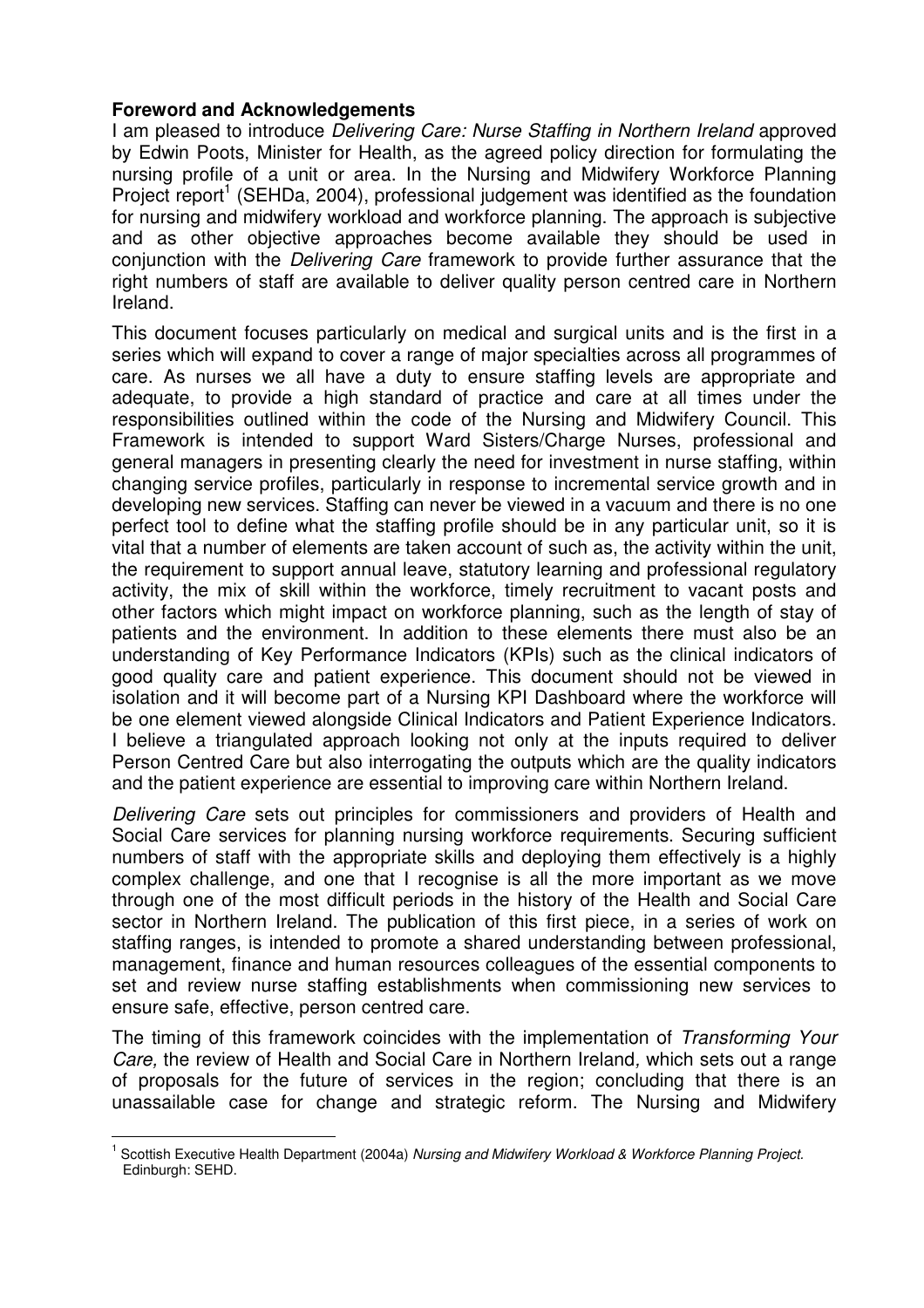workforce must be ready to meet the challenges of Transforming your Care and I believe this framework will assist in those preparations.

I would like to express my sincere thanks to the members of the Steering Group and Working Group who committed their time energy and expertise in the development of this framework document.

I would also like to thank all of the key stakeholders across the Health and Social Care system who took part in the various consultations and workshops during the development of the Framework. A particular word of thanks goes to the Northern Ireland Practice and Education Council for Nursing and Midwifery (NIPEC) for the significant project management, co-ordination, facilitation, and contribution to drafting of documents provided during the development of the framework.

Finally, I would like to thank Professor James Buchan, School of Health, Queen Margaret University, Edinburgh, for reviewing the documents and providing valuable feedback to support the final production and publication of Sections 1 and 2 of the Framework.

This document should now be shared with Health and Social Care Trust Boards and mechanisms established to ensure workforce planning processes are in place throughout Northern Ireland to support safe, effective, person centred care.

Chief Nursing Officer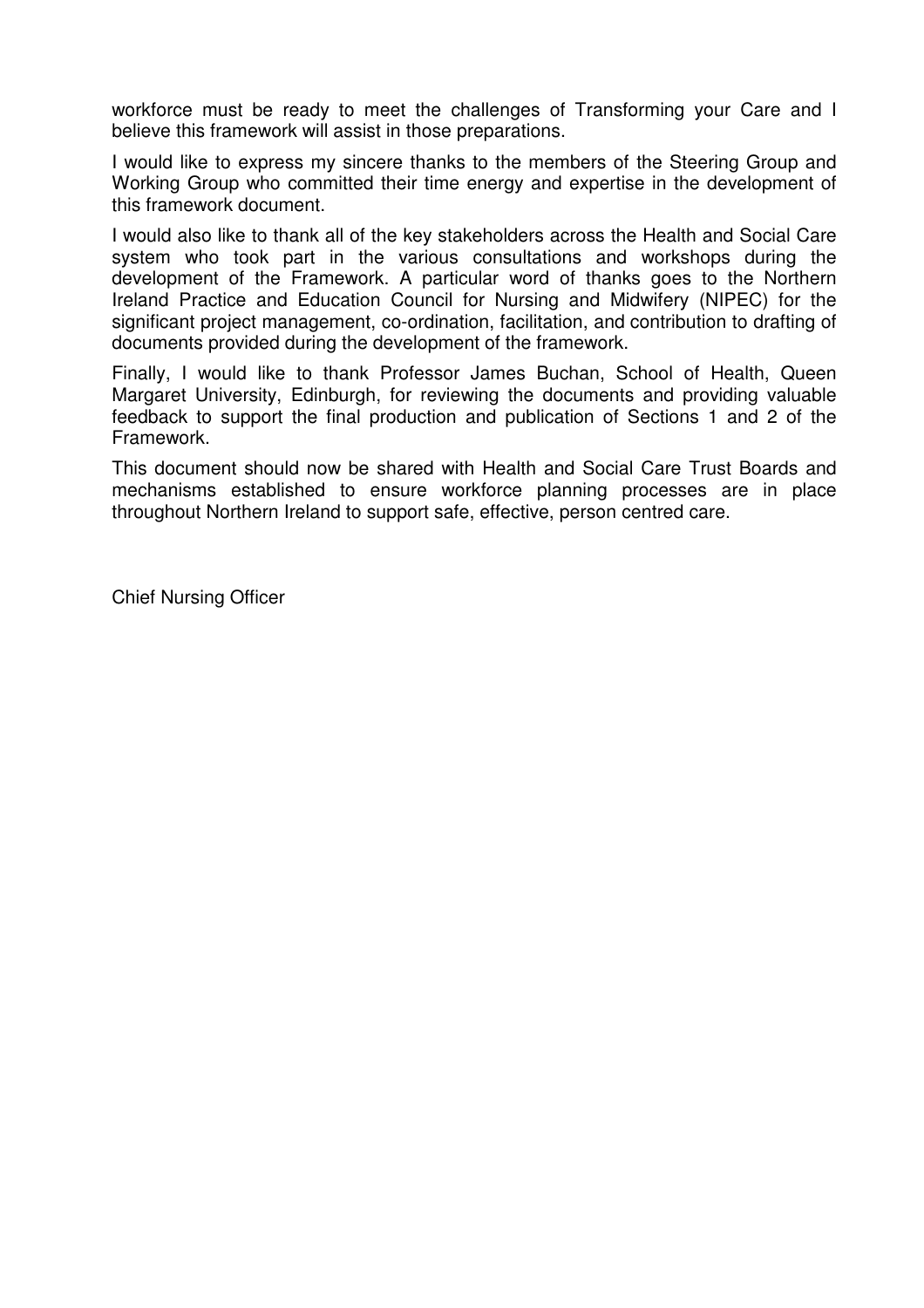**Delivering Care: Nurse Staffing in Northern Ireland.** 

# **The framework is made up of the following constituent elements:**



# **And is made up of two complimentary documents:**

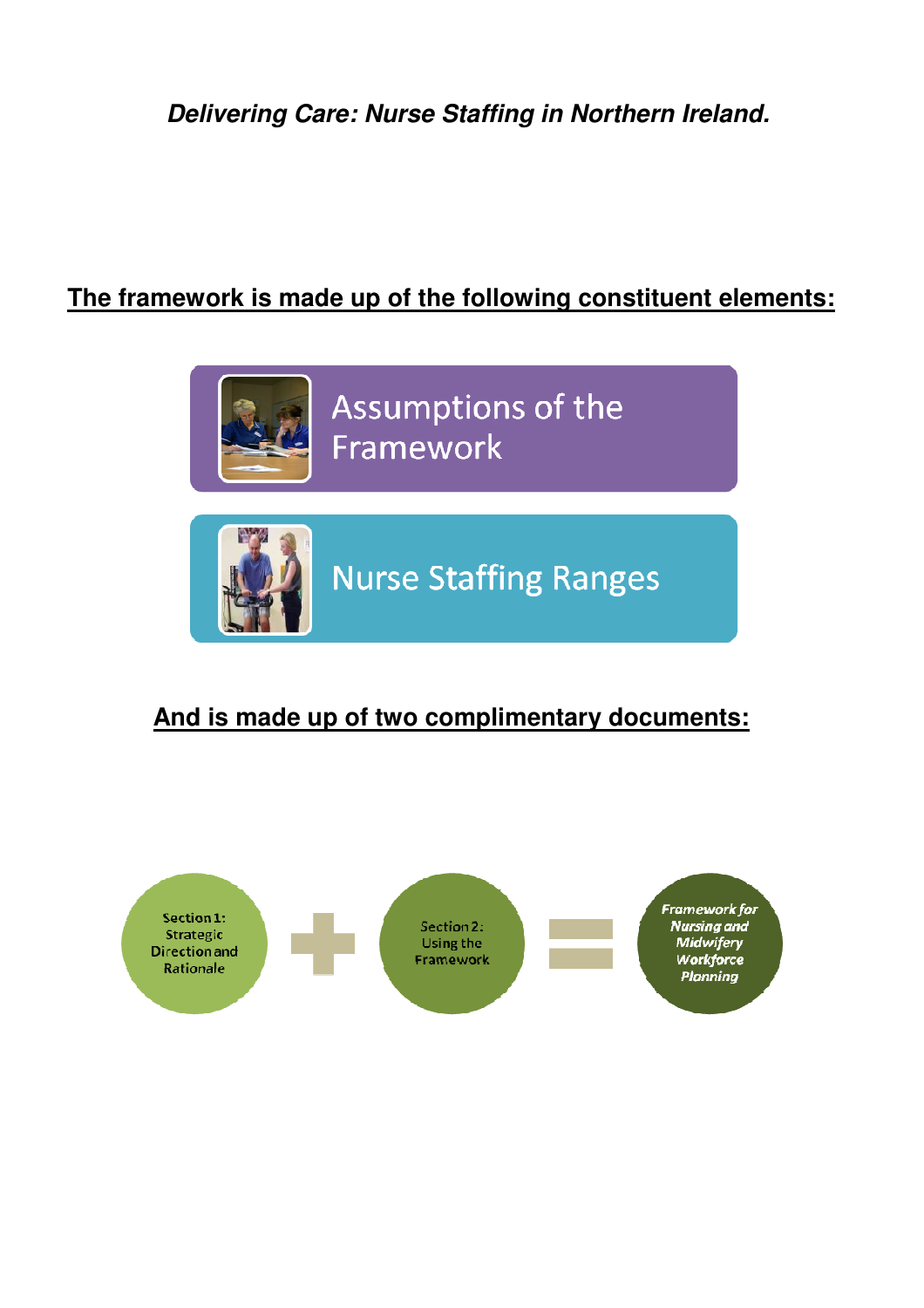#### **GLOSSARY OF TERMS**

| <b>Term</b>                                | <b>Meaning</b>                                                                                                                                                                                                                                                                                                                                                                                                                                                                                                            |
|--------------------------------------------|---------------------------------------------------------------------------------------------------------------------------------------------------------------------------------------------------------------------------------------------------------------------------------------------------------------------------------------------------------------------------------------------------------------------------------------------------------------------------------------------------------------------------|
| <b>Hospital Care</b>                       | The utilisation of a hospital bed during an episode of in-patient treatment or<br>care                                                                                                                                                                                                                                                                                                                                                                                                                                    |
| Regional<br>Services                       | Specialist services which are provided from one or two hospital sites for<br>people throughout the region                                                                                                                                                                                                                                                                                                                                                                                                                 |
| Framework                                  | This document describes a series of steps which incorporate a number of<br>elements that impact on workforce planning such as nursing: bed ratios,<br>Planned and Unplanned Absence Allowance and influencing factors which<br>can be used to describe the optimum workforce required to support safe,<br>effective, person centred care.                                                                                                                                                                                 |
| Ward                                       | A group of hospital beds, with associated treatment facilities, managed as a<br>single unit. A ward may function for the full 24 hour period in a 7 day week or<br>within a variation of this pattern. This includes for example: day procedure<br>units, elective surgical units, short stay wards.                                                                                                                                                                                                                      |
| Professional<br>Regulatory<br>Requirements | Activity within nursing and midwifery roles which is a professional regulatory<br>requirement, but not necessarily an element of direct care provision. This<br>includes: compliance with standards set by the regulatory body, supervision,<br>and compliance with governance arrangements.                                                                                                                                                                                                                              |
|                                            | <b>Classification of Clinical Care Settings</b>                                                                                                                                                                                                                                                                                                                                                                                                                                                                           |
| Medicine                                   | A general medicine care setting is defined as comprising: adult patients<br>admitted for diagnosis, treatment and/or rehabilitation of medical conditions.<br>This includes, for example: acute general medicine, general respiratory,<br>cardiology, stroke, acute elderly medicine. This does not include, however,<br>short-stay units for example: Medical Assessment Units.                                                                                                                                          |
| Specialist<br>Medicine                     | A specialist medicine care setting is defined as comprising: adult patients<br>admitted for diagnosis, treatment and/or rehabilitation of medical conditions,<br>where a higher degree of acuity is anticipated. This includes, for example:<br>specialist respiratory medicine, neurology, coronary care, acute stroke/lysis<br>(general stroke care may often be located within the general medical<br>normative staffing range). This also includes short-stay units, for example,<br><b>Medical Assessment Units.</b> |
| Surgery                                    | A general surgery care setting is defined as comprising: adult surgical patients<br>admitted for elective or emergency surgery. This includes, for example:<br>urology, gynaecology, breast and endocrine surgery, orthopaedic surgery,<br>vascular and general surgery.                                                                                                                                                                                                                                                  |
| Specialist<br>Surgery                      | A specialist surgery care setting is defined as comprising: adult surgical<br>patients admitted for elective or emergency surgery where a higher degree of<br>surgical acuity and/or progressive recovery is anticipated. This includes, for<br>example: neurosurgery, plastics, cardiac and head and neck surgery.                                                                                                                                                                                                       |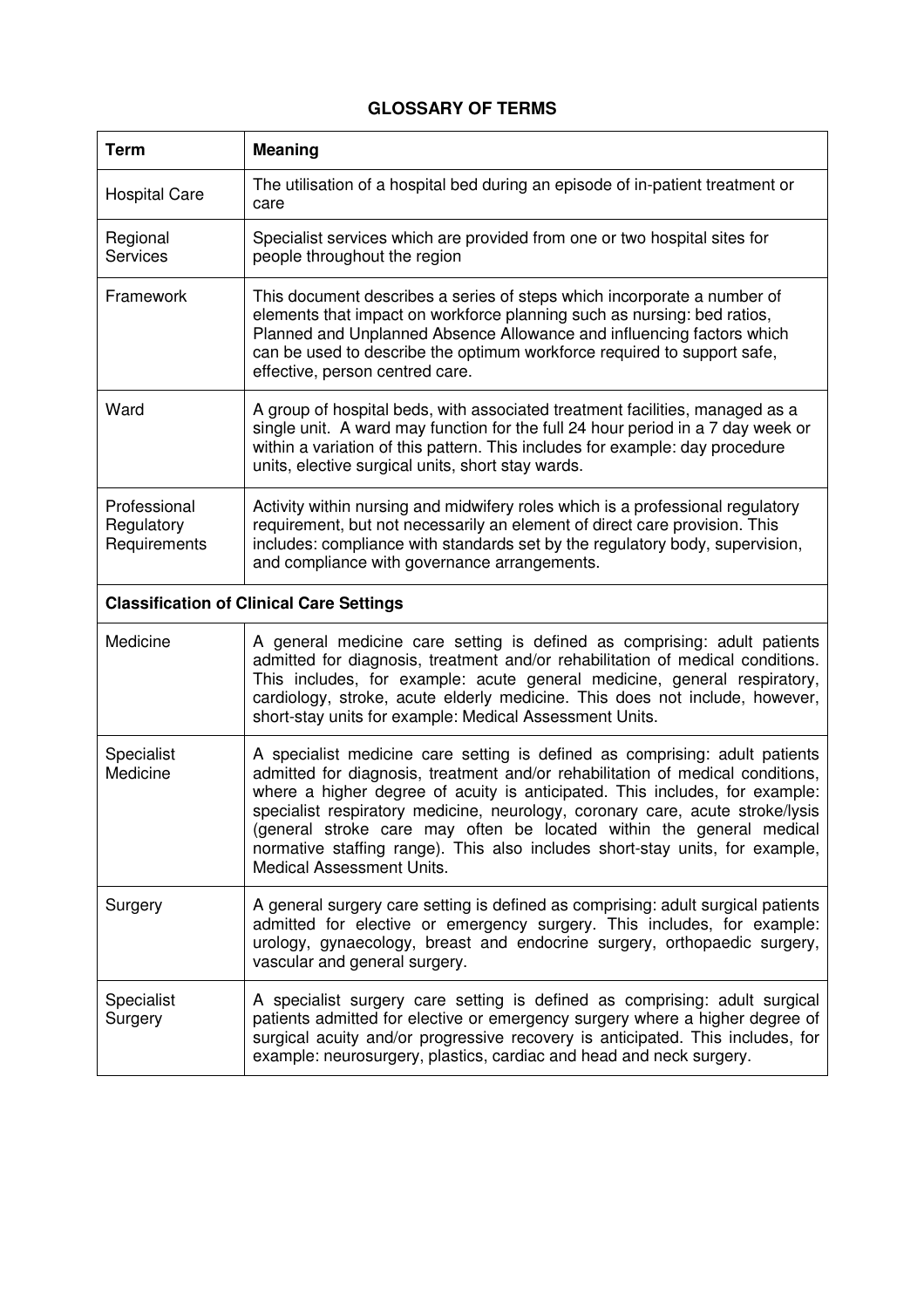## **EXECUTIVE SUMMARY**

Delivering Care: Nurse Staffing in Northern Ireland has been developed to support the strategic vision identified in A Partnership for Care: Northern Ireland Strategy for Nursing and Midwifery 2010 - 2015<sup>2</sup>. This framework will inform the Public Health Agency's duties detailed in the Health and Social Care Framework, the Department of Health Social Services and Public Safety Commissioning Directions and Health and Social Care Board Commissioning Plan.

The framework should inform Health and Social Care Trusts and Commissioners –

- › To promote a shared understanding between professional, management, finance and human resources colleagues of the essential components to set and review nurse staffing establishments and when commissioning new services to provide safe, effective, person centred care
- › To support general and professional managers in presenting clearly the need for investment in nurse staffing, within changing service profiles, particularly in response to incremental service growth
- › As a reference document when developing and agreeing the nurse staffing levels component within investment proposals.

The framework documents incorporate a range of sections that will address a variety of settings across hospital and community care. It should be noted that elements of Section 1 will have relevance to a number of settings and subsequent phases, such as Planned and Unplanned Absence Allowance, Influencing Factors and the requirement to triangulate workforce planning processes with quality information such as Key Performance Indicators (KPIs). In addition, it is anticipated that midwifery staffing levels will be reviewed by the Project Groups as part of the evolving Project Plan.

This framework is based on the best evidence available including a range of recognised workforce planning tools, and has been produced in consultation with a wide range of stakeholders including commissioners and service providers, nurse managers, front-line staff and personal and public involvement, professional and staff side organisations. A core element is the development of a staffing range. This approach has been taken in preference to the simple application of an absolute number or ratio, as individual ward staffing is influenced by a range of factors all of which must be considered.

The importance of this framework is underpinned by regional policy and strategy, evidence base related to staffing levels and patient outcomes, and evidence from public inquiries<sup>3</sup>.

The first phase of publication of the framework includes two sections relevant to nurse staffing levels in the first instance:

## **Section 1: Strategic Direction and Rationale**

This Section sets out the policy context and rationale for the work of the Delivering Care Project in Northern Ireland and includes the following elements:

- Background, context and strategic drivers for developing staffing ranges
- Assumptions of the framework
- Nurse Staffing ranges.

<sup>2</sup> Department of Health Social Services and Public Safety. (2010). A Partnership for Care: Northern Ireland Strategy for Nursing and Midwifery 2010 - 2015. Belfast, DHSSPS.

 $3$  Please see pages 1 - 3 of this document.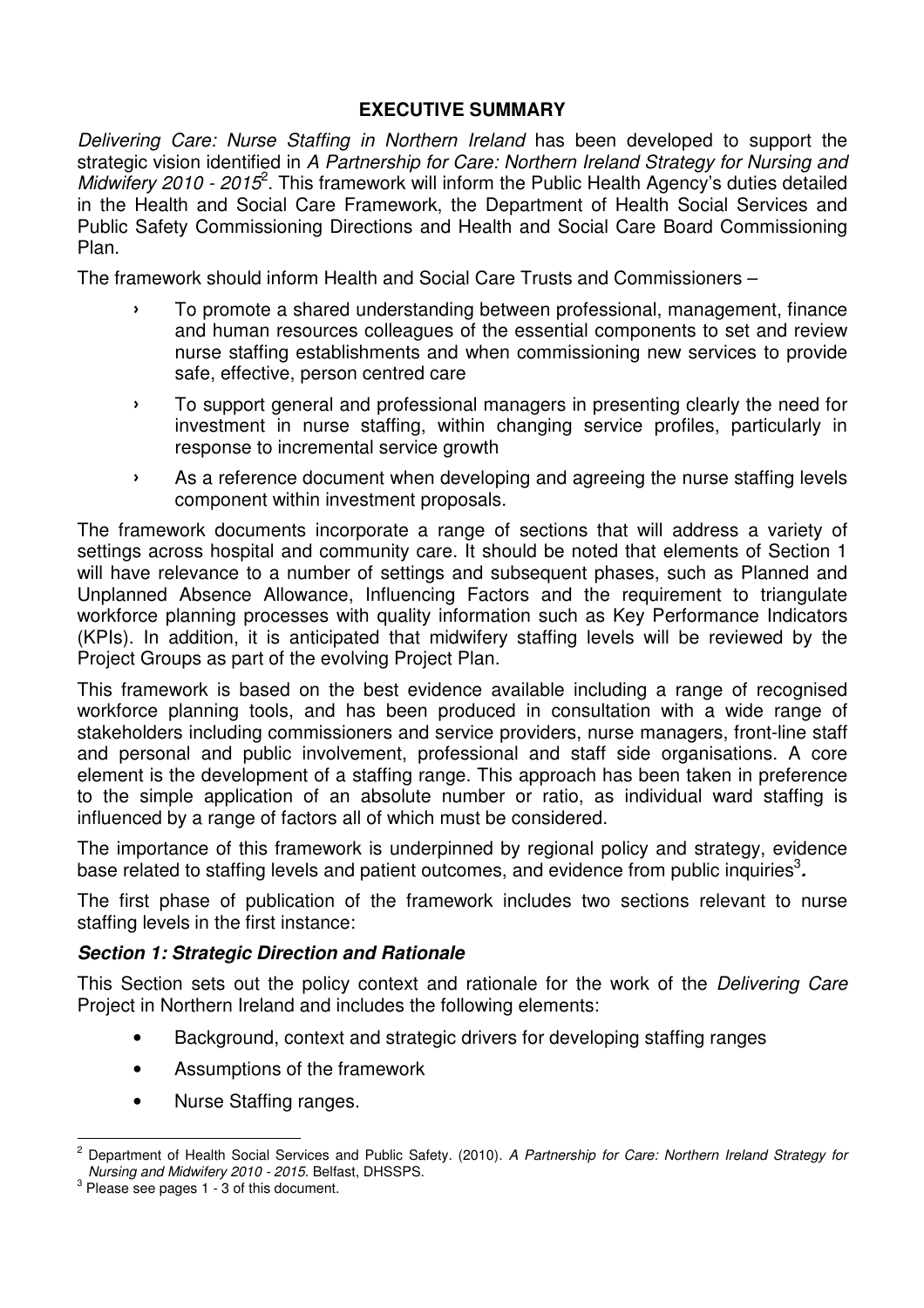The document is a brief summary of the elements of the framework, how they were agreed and how they might be applied in the context of the changing healthcare settings nurses work in currently.

#### **Section 2: Using the Framework for Medical and Surgical Care Settings**

This Section sets out how the elements of the framework might be used practically by Ward Sisters, Charge Nurses, general and professional managers to facilitate constructive conversations around nurse staffing ranges for a particular clinical setting. It includes the following elements:

- Nurse staffing ranges for general and specialist medical and surgical adult care hospital settings
- Factors which influence the point within a staffing range which is appropriate for an individual service or care setting
- Guidance on 'How to Use' the framework.

The products of the *Delivering Care* Project aim to provide all staff, but particularly nurses, both in front line practice, management and commissioning with a framework which will assist workforce planning processes and support constructive conversations about nurse staffing levels in Trusts.

It is anticipated that Health and Social Care Trusts will take account of the recommended staffing ranges contained in this document when developing:

- Proposals to meet the objectives within Transforming Your Care
- New proposals for additional resources to support service innovation and reform
- Developing efficiency and productivity plans for current services.

Over the last number of years changing patterns of service delivery, modernisation of care pathways, increased use of technology, increased patient acuity and higher throughput levels in wards have resulted in changes to staffing levels in Northern Ireland.

The outcome has been a combination of investment in new services and efficiencies in existing services. Executive Directors of Nursing have worked throughout this period of change to ensure staffing levels are maintained at a level that enables the provision of safe, effective person centred care.

This framework will provide a policy context to assist Trusts and commissioners to plan more effectively particularly during this time of transition. Commissioners will as a result, have a regional framework within which they can agree and set consistent ranges for nursing workforce requirements for Health and Social Care Trusts in Northern Ireland.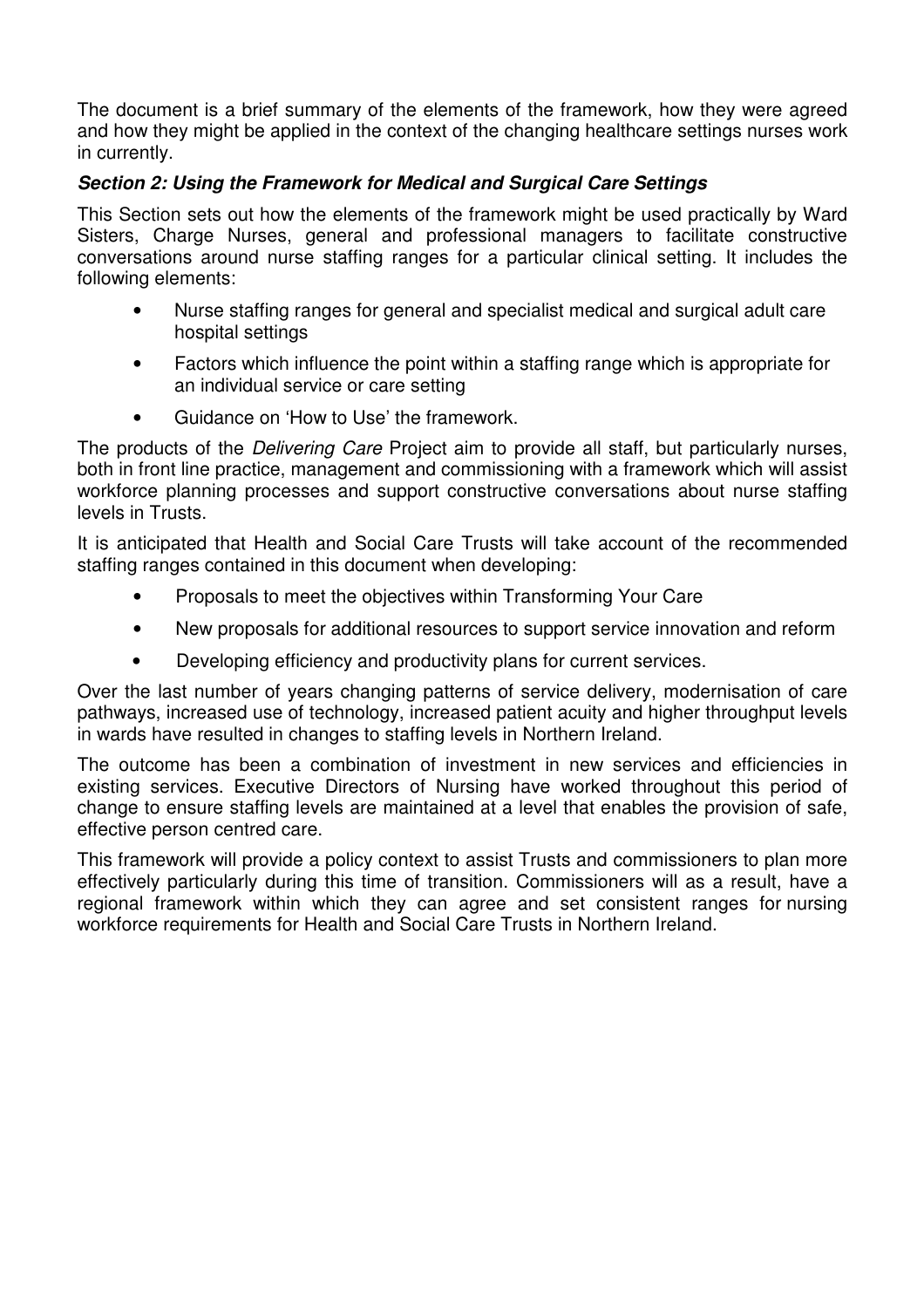## **SECTION TWO: USING THE FRAMEWORK FOR MEDICAL AND SURGICAL CARE SETTINGS**

#### **1.0 INTRODUCTION**

- 1.1 This document is the second section of Delivering Care: Nurse Staffing in Northern Ireland. It is designed to assist all staff, but particularly nurses, both in front line practice, management and commissioning, in the process of nursing workforce planning.
- 1.2 This section contains the following elements of the framework:
	- › Nurse staffing ranges for general and specialist medical and surgical adult care hospital settings
	- › Factors which influence the point within a staffing range which is appropriate for an individual service or care setting
	- › Guidance on 'How to Use' the framework.
- 1.3 For further information relating to the background, context and process of the work surrounding the development of the framework please refer to Section 1 of Delivering Care.

#### **Range not Ratio?**

- 1.4 There are a number of questions which could arise in relation to the rationale for defining a range, rather than an absolute number or ratio<sup>4</sup>. This framework describes a range of nurse staffing which would normally be expected in specific specialities. It provides, therefore, a reasonable starting point for discussions about the appropriate staffing in a particular ward. **It does not** prescribe the staff numbers that should be on every ward and at every point in time, as this must be developed in discussion with staff, managers and commissioners and is dependent on a range of factors which influence planning processes. It is also important that planning processes will include the triangulation of findings from recognised workforce planning tools alongside Key Performance Indicators (KPIs) for safe, effective, person centred care.
- 1.5 It is anticipated that on occasion nurse staffing may be outside the normal range. In such cases the Executive Director of Nursing must provide assurances about the quality of nursing care to these patients, and the efficient use of resources through internal and external professional and other assurance frameworks, including KPI dashboards.
- 1.6 It is expected that HSC Trusts will take account of the recommended staffing ranges contained in this framework in developing proposals to meet the objectives within Transforming Your Care, in supporting new proposals for additional resources and when developing efficiency and productivity plans.
- 1.7 In addition, commissioners will be able to use the framework within which they can agree and set consistent ranges for nursing workforce requirements for providers of health and social care in Northern Ireland.

<sup>4</sup> Buchan, J. (2005). A certain ratio? The policy implications of minimum staffing ratios in nursing. Journal of Health Services Research and Policy. 10, 4: 239 – 244. This article reviews the strengths and weaknesses of using an absolute defined ratio, concluding that there are potential inefficiencies if wrongly calibrated, coupled with relative inflexibility.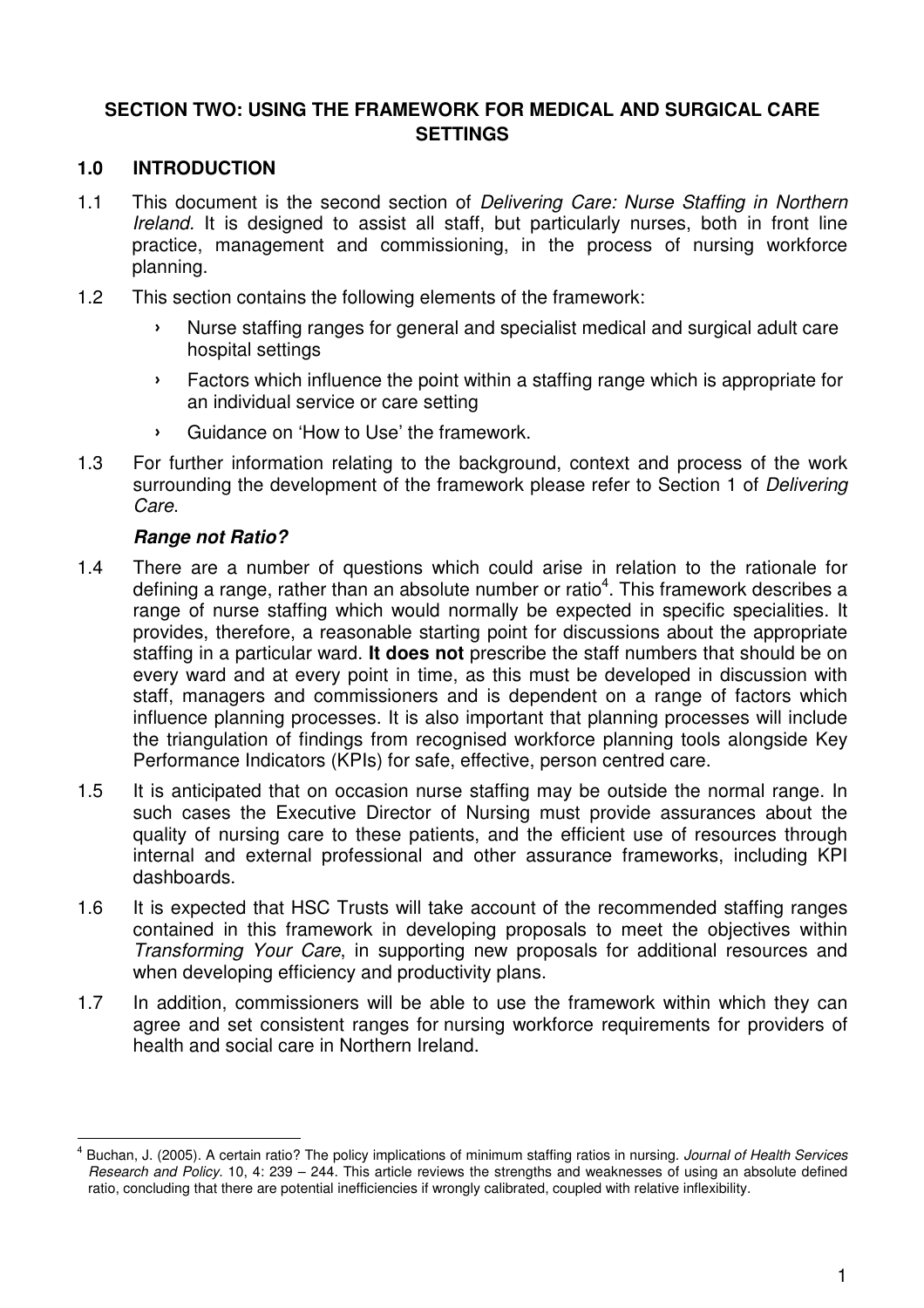#### **2.0 Introduction**

- 2.1 The framework refers to staffing ranges expressed as nursing: bed ratios reflecting the view that the family of nursing comprises both registered and unregistered staff, included collectively within the ratios.
- 2.2 A number of underpinning assumptions must be considered when understanding how a range is set and might be used within the context of this framework. These assumptions are outlined below.

| <b>Key Performance Indicators</b> |  |
|-----------------------------------|--|
| <b>PUAA</b>                       |  |
| <b>Skill Mix</b>                  |  |
| <b>Management of Recruitment</b>  |  |
| <b>Influencing Factors</b>        |  |

#### **ASSUMPTION 1:**

**ASSURANCE OF SAFETY, QUALITY AND EXPERIENCE THROUGH KEY PERFORMANCE INDICATORS** 

- 2.3 The first assumption underpinning the use of the framework is the requirement to provide assurance across a number of quality outcomes for people receiving care and treatment through Key Performance Indicators (KPIs) which have been regionally agreed as sensitive to nursing care. The evidence base referred to at paragraph 2.3, page 2, of Section 1, supports the view that the use of nursing sensitive KPIs can demonstrate either effective workforce planning, or conversely, a need for review of a nursing workforce staff complement.
- 2.4 A regional Project Group in Northern Ireland has led the development of high level KPIs for nursing and midwifery to measure, monitor and evidence the impact and unique contribution the nursing has on the quality of patient and client care. There are three domains within which indicators have been presented for organisations to monitor: Organisational, Safe and Effective Care and Patient Experience. Many organisations in Northern Ireland are currently presenting some of this information via HSC Trust 'dashboard' systems, which allow data sets to be viewed collectively across all wards and departments. It is intended that as more indicators are agreed regionally, they will be added to the existing governance data systems in each Trust. Examples of the current indicators within each domain are:

**Organisational:** absence rates within nursing and midwifery teams; normative staffing ranges which will include vacancy rates.

**Safe and Effective Care:** incidence of pressure ulcers, falls, omitted or delayed medications.

**Patient Experience:** consistent delivery of nursing/midwifery care against identified need; involvement of the person receiving care in decisions made about their nursing care; time spent by nurses with the patient.

It is recognised that such quality information, which is being continuously monitored, will demonstrate the efficacy of staffing levels in a particular clinical area. Where the staffing complement meets the demand of the service being provided, quality indicators should demonstrate that safe, effective, person centred care is being delivered. Should quality indicators begin to fall below the accepted level of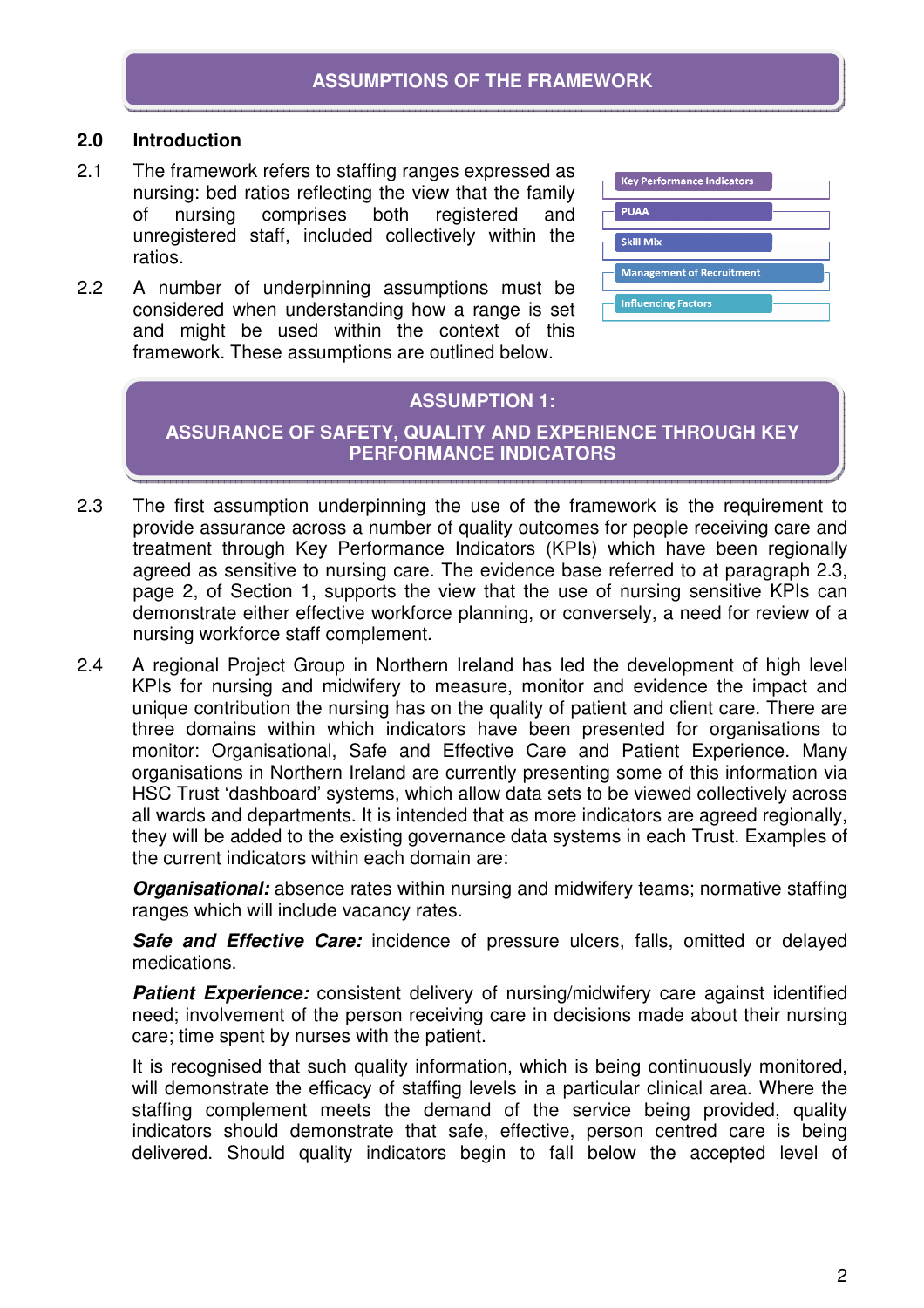achievement, staffing levels should be reviewed as one of the lines of enquiry of attributable causes.

#### **ASSUMPTION 2:**

## **PLANNED AND UNPLANNED ABSENCE ALLOWANCE**

2.5 The ranges incorporate a Planned and Unplanned Absence Allowance of 24%. This allowance refers to periods of anticipated absence from work and should, therefore, be factored into the workforce planning process. This includes annual leave, sickness<sup>5</sup>, and mandatory study leave. This element is further defined in Section 1 of the framework, page 6. It should be noted that the defined percentage will be subject to ongoing review and potential amendment by relevant professional forums, reflecting developments in training requirements and training delivery methods.

# **ASSUMPTION 3:**

## **SKILL MIX**

- 2.6 This term refers to the ratio of registered to unregistered nursing staff working within a complement of staff in an individual care setting. The level of skill mix required for any particular clinical setting may vary. The agreed skill mix for a particular clinical setting must be applied when using this framework. For example, in critical care settings a skill mix comprising mostly registered staff is required to facilitate safe and effective person centred care; this is due to the complexity and acuity of the patient profile of people cared for in such environments. Conversely, where there are high levels of dependency but a lower level of acuity<sup>6</sup>, a skill mix comprising a higher level of unregistered staff may be appropriate.
- 2.7 The Nursing and Midwifery Leaders in Northern Ireland have defined skill mix for an adult hospital-based general medical or surgical care setting as 70:30 registered:unregistered staff, based on best available evidence such as recognised workforce planning tools, related to this care setting. Some flexibility within the stated skill mix in any given area will be tolerated, to maximise the use of support staff, where higher levels of dependency and lower levels of acuity exist and there is evidence to demonstrate that safe, effective, person-centred care is being provided. The skill mix should not, however, fall below 65:35 registered:unregistered staff.
- 2.8 Skill mix should take account of an allocation of 100% of a Ward Sister's/Charge Nurse's time to 'fulfil their ward leadership responsibilities; supervise clinical care; oversee and maintain nursing care standards; teach clinical practice and procedures; be a role model for good professional practice and behaviours; oversee the ward environment and assume high visibility as nurse leader for the ward.<sup>78</sup>

An appropriate number of Agenda for Change Bands  $6 - 7$  within a ward setting is also required to have sufficient grade mix to ensure availability of a senior decision  $make(s) - Band 6$  or above – over the seven day week.

<sup>5</sup> 'Sickness' refers to both short and long term sick leave, with long term defined as 20 days or over and up to six months. 6

For definitions of acuity and dependency please see Influencing Factors, Delivering Care, Section 2.

<sup>7</sup> Royal College of Nursing. (2009). Breaking down barriers, driving up standards. London, RCN. P 18.

<sup>8</sup> Francis, R. (2013). Report of the Mid Staffordshire NHS Foundation Trust Public Inquiry, Executive Summary. London, TSO. Recommendation 195, p 106.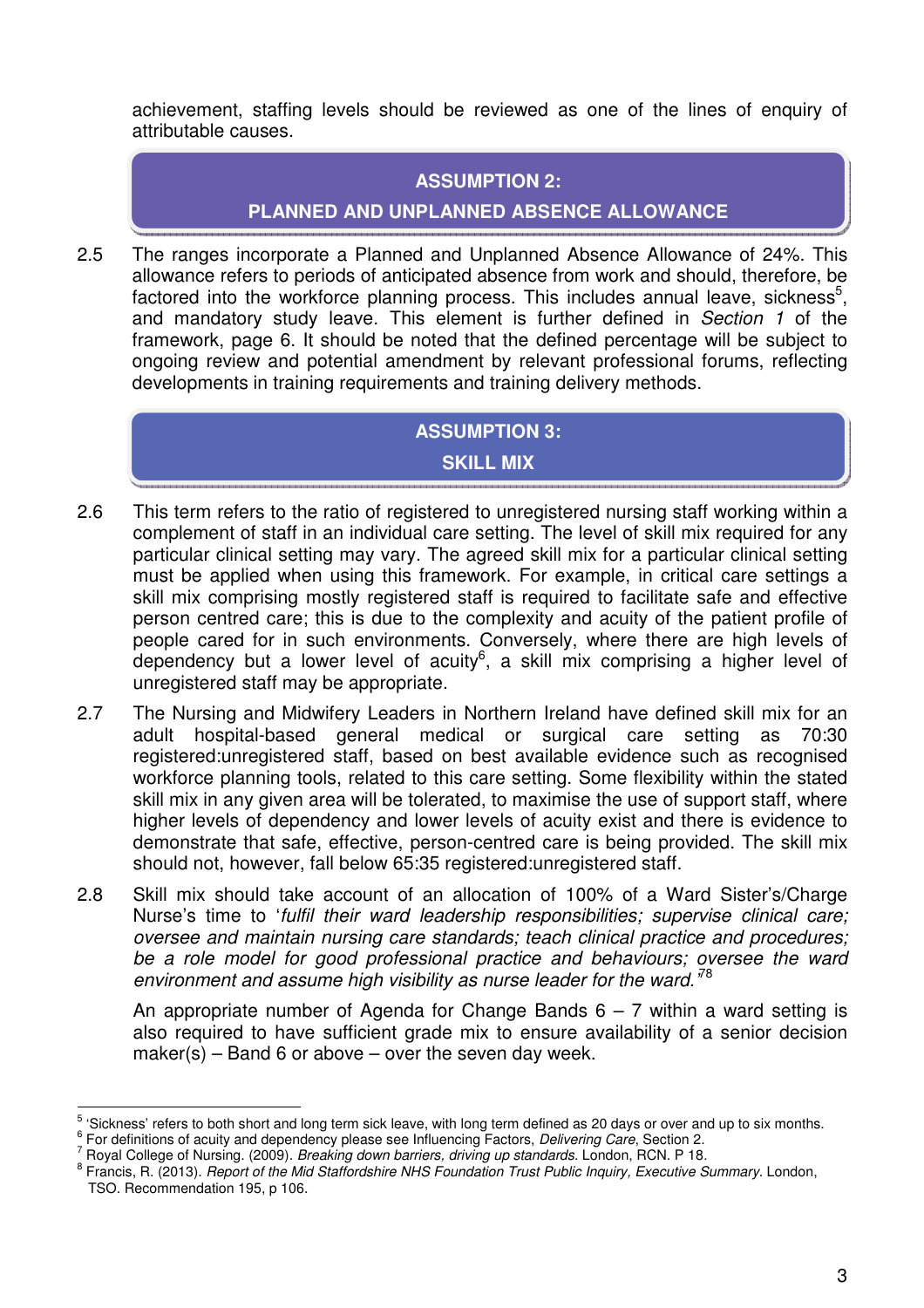# **ASSUMPTION 4: MANAGEMENT OF RECRUITMENT**

- 2.9 It is recognised that due process of Human Resources policies and procedures requires a number of weeks to recruit staff. Notwithstanding this process, it is essential that nursing vacancies are filled within a prompt timescale to ensure staffing levels to support safe and effective, person centred care are maintained.
- 2.10 Employers must ensure that a risk-assessed approach is adopted to managing recruitment, taking into consideration the following elements:
	- › Maintenance of staffing levels, which support the delivery of safe and effective, person centred care
	- › Avoidance of overuse of temporary staff, for example, bank and agency staff
	- › Matching of staff skill and band mix to patient acuity and dependency within approved quidelines<sup>9</sup>
	- › Timely and ongoing review of risk assessments linked to service reconfigurations.

# **ASSUMPTION 5:**

## **INFLUENCING FACTORS**

- 2.11 It is acknowledged that workforce planning for nursing staff is both complex and diverse<sup>10</sup>. The application of processes or approaches to gauge the number of individuals required with the right level of competence, to provide the appropriate level of care for a particular patient/client group, can be a challenge to those tasked with accurately defining workforce requirements. Triangulation<sup>11</sup> is required of a number of relational factors which impact on the workforce, for example: patient/client dependency, environmental factors, proximity to other services. The Steering Group of the Staffing Ranges Project has defined these factors within four domains:
	- › Workforce
	- › Environment and Support
	- › Activity
	- › Professional Regulatory Requirements
- 2.12 It is important, therefore, that these factors are taken into consideration when workforce planning discussions take place, to adopt an appropriate ratio within the defined range for a medical or surgical setting. The tables contained at pages 7 - 13 outline the Influencing Factors within the four identified domains, including the following descriptions:
	- › A definition of what the factor means in terms of using the framework
	- › An indication of how the factor impacts on staffing ranges, with related guidance
	- › A list of helpful resources in relation to the factors described.

 $\frac{9}{5}$  For information related to skill mix please see assumption 3, page 3.

 $10$  Ball, J. (2010). Guidance on Safe Nurse Staffing Levels in the UK. London, RCN. Page 6.

 $11$  Ibid.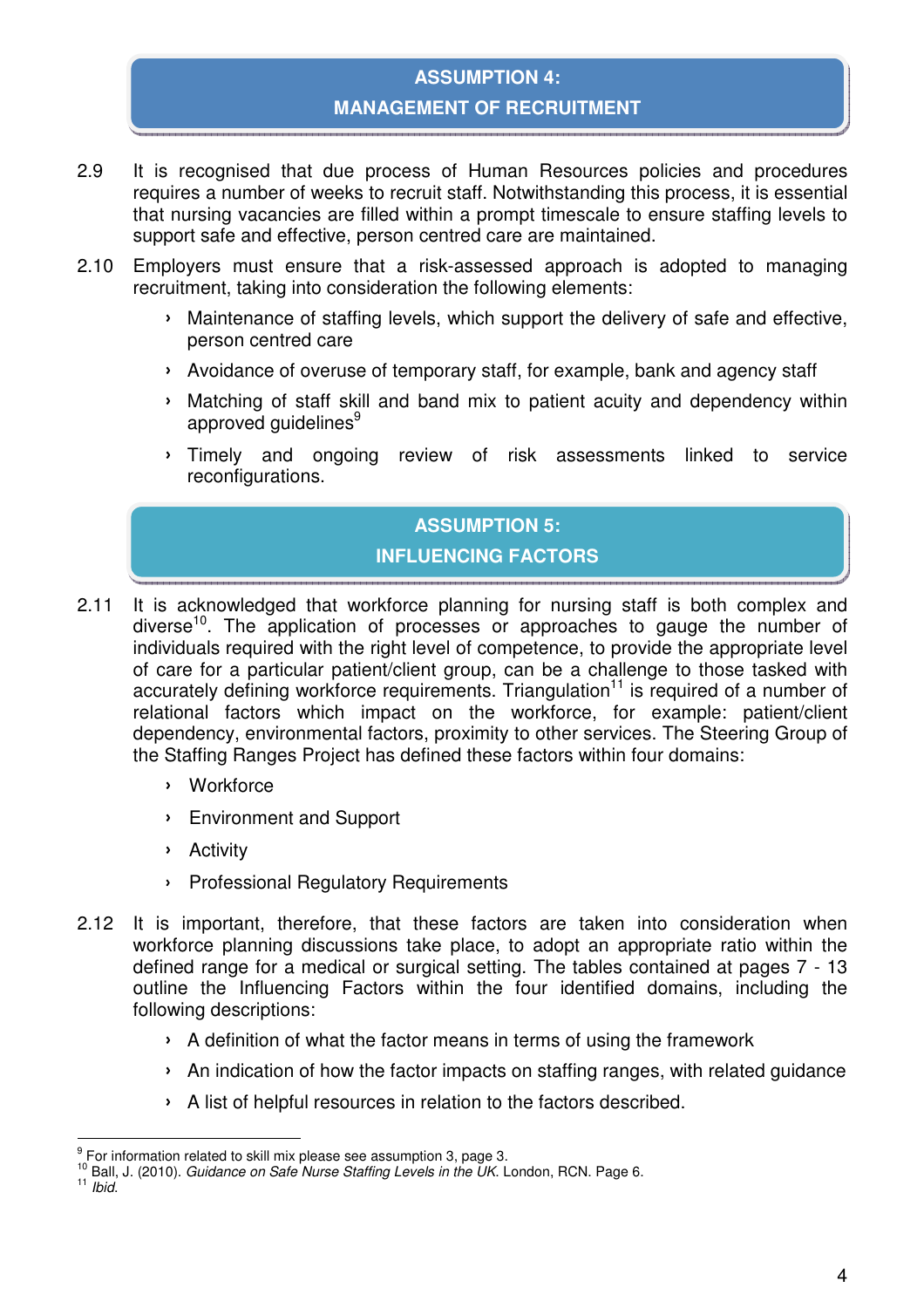- 5.4 The Influencing Factors should be used to inform service providers, commissioners, and Ward Sisters/Charge Nurses to set or review the point at which a facility falls within the continuum of a nurse staffing range. The factors presented will be used to influence the point at which a facility falls within the continuum.
- 5.5 Two practical examples of how the Influencing Factors might be used to guide workforce planning are included in this document at pages 15 - 16 and 19 - 20 of this document.

# **NURSE STAFFING RANGES**

# **3.0 Nurse Staffing Ranges for General and Specialist Medicine and Surgery MEDICINE**

- 3.1 A **general medical care setting** is defined as comprising adult patients admitted for diagnosis, treatment and/or rehabilitation of medical conditions, including acute general medicine, general respiratory, cardiology, stroke, acute elderly medicine. This does not include, however, short-stay units for example: Medical Assessment Units.
- 3.2 A **specialist medical care setting** is defined as comprising: adult patients admitted for diagnosis, treatment and/or rehabilitation of medical conditions, where a higher degree of acuity is anticipated, including for example: specialist respiratory medicine, neurology, coronary care, acute stroke/lysis (general stroke care may often be located within the general medical normative staffing range). This also includes short-stay units, for example, Medical Assessment Units.
- 3.3 In some general ward areas, existing **in both medical and surgical settings,** a cohort of dedicated beds for specialist services may exist, for example: 8 specialist respiratory care beds within a 24-bed general respiratory ward. As models of care for general medicine move towards specialisms, the number of specialist beds may increase. Where this occurs, a number of calculations will need to be made on two or more cohorts of patients to determine an overall appropriate nursing/bed ratio.
- 3.4 **Figure 1**, below, pictorially represents the range for general and specialist medicine, the majority of general medical wards defined between 1.3 and 1.4, recognising that small number may fall below 1.3 to 1.2 and similarly, a small number existing at the higher end of the range at 1.4. The same representation exists for specialist medicine, fewer wards being defined at the top end of the range (1.8) and lower end of the range. The range stipulated includes an allowance of 24% for Planned and Unplanned Absence Allowance (please see page 6, Delivering Care, Section 1). For further information as to how the ranges were described and agreed, please go to page 19 of Delivering Care, Section 1.



#### **Figure 1: Nurse Staffing Range for General and Specialist Medicine.**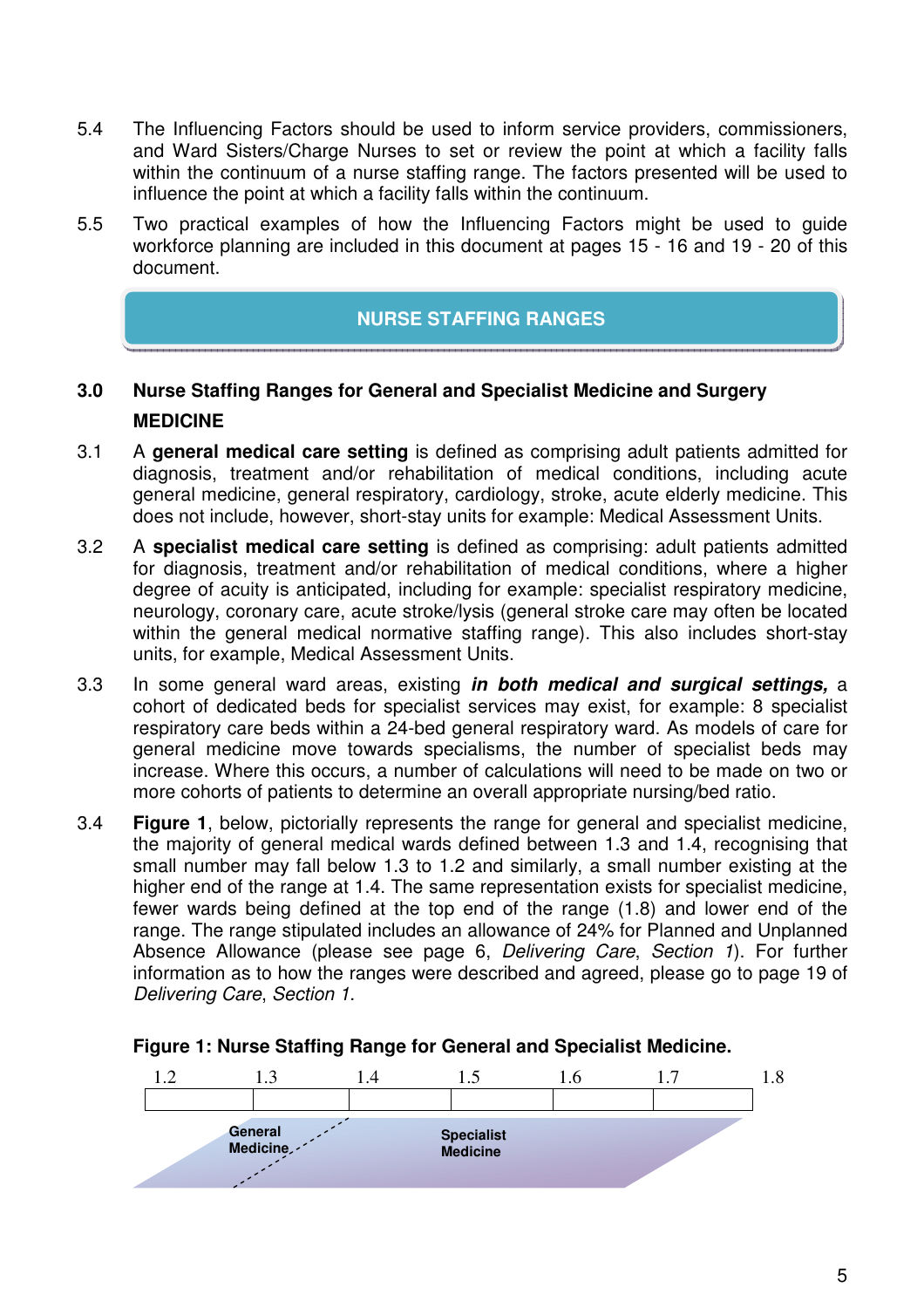## **SURGERY**

- 3.5 A **general surgical care setting** is defined as comprising adult surgical patients admitted for elective or emergency surgery, including for example: urology, gynaecology, breast and endocrine surgery, orthopaedic surgery, vascular and general surgery.
- 3.6 A **specialist surgical care setting** is defined as, comprising adult surgical patients admitted for elective or emergency surgery where a higher degree of surgical acuity and/or progressive recovery is anticipated, including for example: neurosurgery, plastics, cardiac and head and neck surgery.
- 3.7 **Figure 2**, below, pictorially represents the range for general and specialist surgery, the majority of general surgical wards defined between 1.25 and 1.4, recognising that a small number may fall below 1.25 and similarly, a small number existing at the higher end of the range at 1.4. The same representation exists for specialist surgery, fewer wards being defined at the top end of the range and lower end of the range. The range stipulated includes an allowance of 24% for Planned and Unplanned Absence Allowance (please see page 6, Delivering Care, Section 1). For further information as to how the ranges were described and agreed, please go to page 19 of Delivering Care, Section 1.



#### **Figure 2: Nurse Staffing Range for General and Specialist Surgery.**

3.8 Providing an example: The Ward Sister of a 24 bed medical ward has used a Telford Exercise, coupled with the use of influencing factors to determine that her ward should be staffed at 1.3 on the nursing: bed range.

This equates to: 24 x 1.3 = 31.2 Whole Time Equivalents (WTE) to provide safe, effective person centred nursing care.

Adding in the requirement for the 100% (1 WTE) allocation of Ward Sister time for supervision/ management responsibilities, this equates to a Funded Establishment of 32.2 WTE, in this example.

With a skill mix of 70:30 this allows for:

- 21.84 WTE registered staff (0.7 x 31.2)
- 9.36 WTE unregistered staff (0.3 x 31.2)
- 1.0 WTE Ward Sister.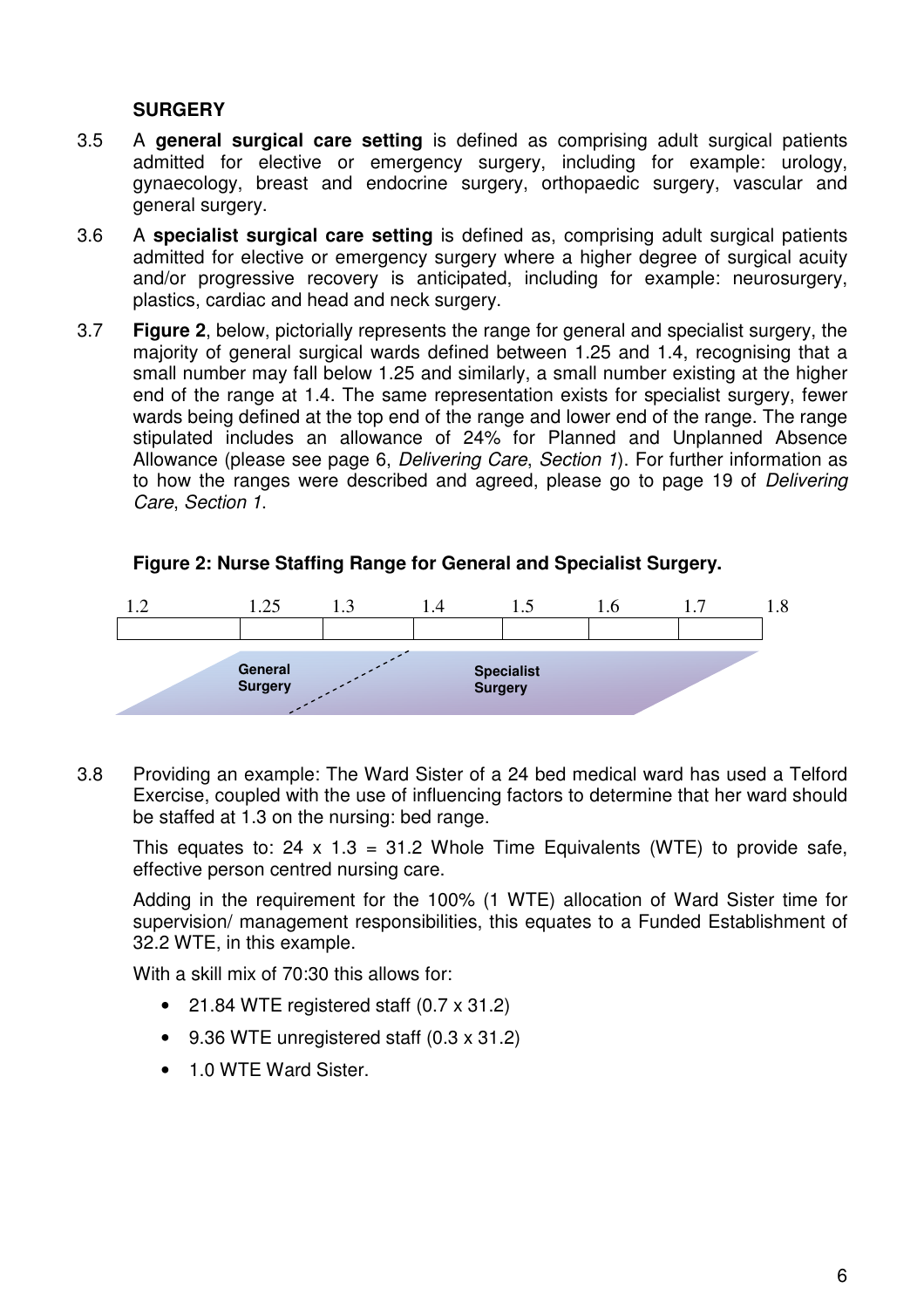## **INFLUENCING FACTORS**

# **WORKFORCE**

| <b>Term Used</b>                         | What does this mean?                                                                                                                                                                                                                                                                                                   | How does this impact on a Staffing Range?                                                                                                                                                                                                                                         |
|------------------------------------------|------------------------------------------------------------------------------------------------------------------------------------------------------------------------------------------------------------------------------------------------------------------------------------------------------------------------|-----------------------------------------------------------------------------------------------------------------------------------------------------------------------------------------------------------------------------------------------------------------------------------|
| Rostering and<br><b>Shift Patterns</b>   | Rosters provide a structured process of matching available<br>staff, and their skills, to the variations in workload to ensure<br>patient safety. Within a roster system, the arrangement of start                                                                                                                     | Optimal rostering of staff supports effective management of the<br>staffing resource available to a manager to deliver on the<br>workload demands of a ward or department.                                                                                                        |
|                                          | and finish times known as 'shifts', plus the sequence of working<br>days available per staff members' contract over an agreed<br>period of time, ensure that available numbers of staff are<br>deployed to manage the workload demands.                                                                                | An imbalance in the numbers and skills of staff available to<br>meet the care demands of patients can present greater risks to<br>patient safety.                                                                                                                                 |
|                                          |                                                                                                                                                                                                                                                                                                                        | Appropriate shift patterns are key factors in delivering safe and<br>effective care, and maintaining staff morale.                                                                                                                                                                |
| Planned and<br>Unplanned<br>Absence      | Periods of absence from work, which are expected or<br>unexpected and, therefore, factored into the workforce planning<br>process. This includes sickness (both short and long term, with                                                                                                                              | Planned and Unplanned Absence Allowance acknowledges<br>that staff have particular requirements and rights that render<br>them unavailable to be rostered.                                                                                                                        |
| Allowance                                | long term defined as 20 days or over and up to six months),<br>study leave, as a minimum for mandatory training, non clinical<br>working, e.g. management time.                                                                                                                                                        | This allowance needs to be agreed and funded to ensure<br>effective workforce planning and efficient deployment of<br>staffing resources.                                                                                                                                         |
| Ward Sister's/<br>Charge<br>Nurse's time | An agreed allocation of 100% of a Ward Sister's/Charge<br>Nurse's time to fulfil their ward leadership responsibilities;<br>supervise clinical care; oversee and maintain nursing care<br>standards; teach clinical practice and procedures; be a role<br>model for good professional practice and behaviours; oversee | The absence of an agreed allowance of time for Ward Sisters<br>and Charge Nurses to address the management and<br>supervisory responsibilities of their role can result in such<br>essential responsibilities being neglected and failure to provide<br>leadership at ward level. |
|                                          | the ward environment and assume high visibility as nurse<br>leader for the ward.                                                                                                                                                                                                                                       | Currently, a ward sister/charge nurse manages a staffing<br>complement in excess of 32 staff with associated appraisal,<br>supervision, regulatory, human resource responsibilities and<br>budgetary management including salaries and wages and<br>goods and services.           |
| Skill mix                                | The percentage ratio of registered to unregistered nursing staff<br>working within an individual care setting.                                                                                                                                                                                                         | An inappropriate skill mix can result in a mismatch of duties<br>and responsibilities to roles. This can present greater clinical<br>risks to patients or, conversely, inefficient deployment of<br>expensive staffing resources.                                                 |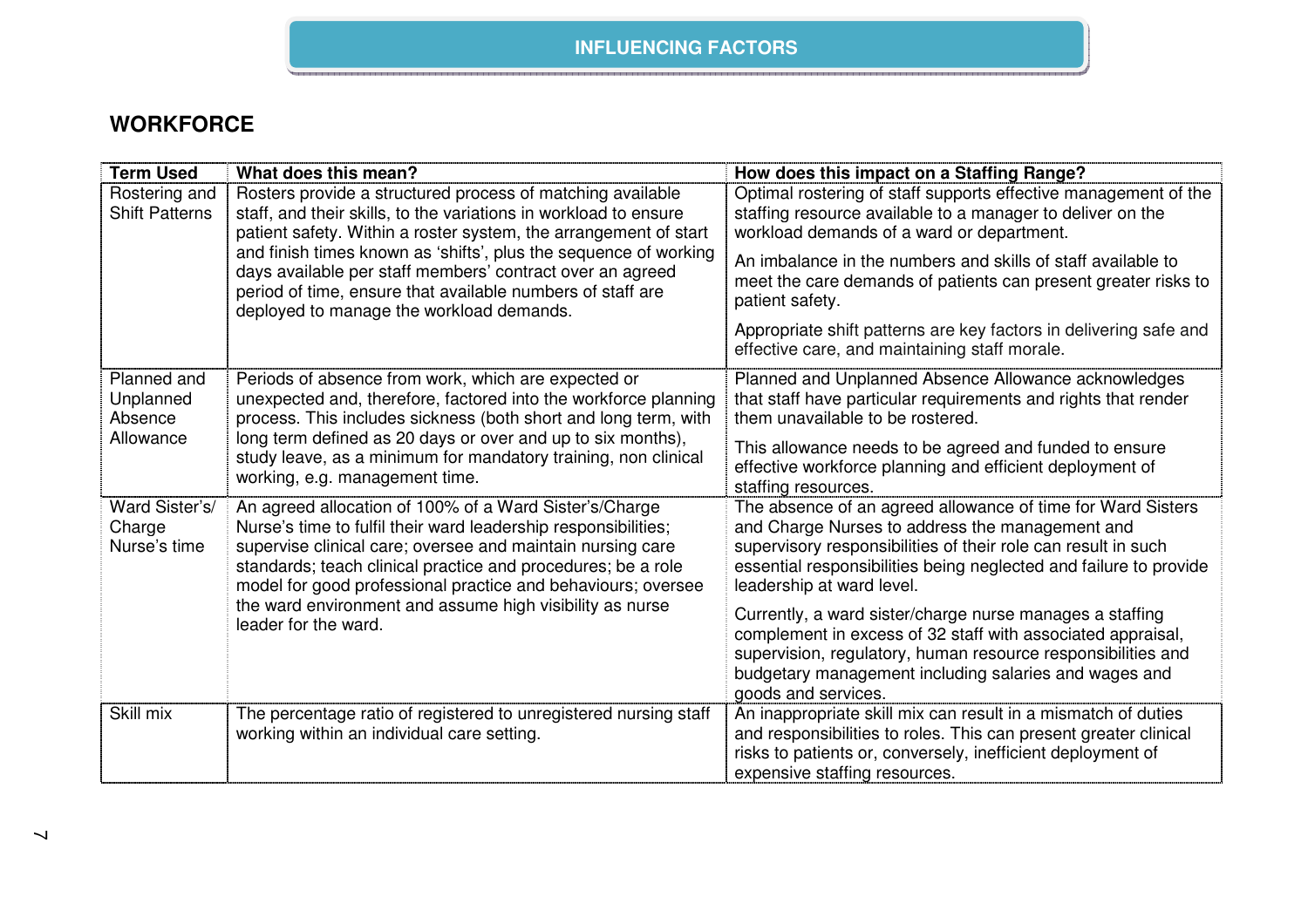| Management<br>of<br>Recruitment              | Due process of Human Resources policies and procedures<br>requires a number of weeks to recruit staff. Notwithstanding this<br>process, it is essential that nursing vacancies are filled within a<br>prompt timescale to ensure staffing levels to support safe and<br>effective, person centred care are maintained. Employers must<br>ensure that a risk-assessed approach is adopted to managing<br>recruitment, taking into consideration the following elements: | Vacancy rates must continue to be carefully managed to avoid<br>destabilising a department or team and increasing the risk to<br>patient care through inappropriate staffing levels and skills.                                                                                                                                |
|----------------------------------------------|------------------------------------------------------------------------------------------------------------------------------------------------------------------------------------------------------------------------------------------------------------------------------------------------------------------------------------------------------------------------------------------------------------------------------------------------------------------------|--------------------------------------------------------------------------------------------------------------------------------------------------------------------------------------------------------------------------------------------------------------------------------------------------------------------------------|
|                                              | Maintenance of staffing levels, which support the delivery of<br>$\blacktriangleright$<br>safe and effective, person centred care                                                                                                                                                                                                                                                                                                                                      |                                                                                                                                                                                                                                                                                                                                |
|                                              | Avoidance of overuse of temporary staff, for example, bank<br>and agency staff                                                                                                                                                                                                                                                                                                                                                                                         |                                                                                                                                                                                                                                                                                                                                |
|                                              | Matching of staff skill and band mix to patient acuity and<br>dependency within approved guidelines                                                                                                                                                                                                                                                                                                                                                                    |                                                                                                                                                                                                                                                                                                                                |
|                                              | Timely and ongoing review of risk assessments linked to<br>$\blacktriangleright$<br>service reconfigurations.                                                                                                                                                                                                                                                                                                                                                          |                                                                                                                                                                                                                                                                                                                                |
| Management<br>οf<br>absenteeism/<br>sickness | The management process through which periods of<br>sickness/absence are managed for all employees, with the aim<br>of maintaining the lowest level achievable.                                                                                                                                                                                                                                                                                                         | Effective approaches to the management of periods of staff<br>absence support the continuity of services, provision of safe<br>and effective person centred care, patient safety and good staff<br>morale.                                                                                                                     |
| Competence<br>skill set to<br>work flexibly  | The level to which the workforce has developed a knowledge<br>base and transferable skill set to enable practice within a<br>particular care setting and be capable of addressing a broad<br>range of demands.                                                                                                                                                                                                                                                         | The absence of a core set of transferable skills can limit the<br>capacity of staff to meet a broad range of demands in a given<br>department.<br>To ensure that the essential clinical skills are developed within<br>a team demands careful identification of learning needs and<br>development opportunities for all staff. |

# **Helpful Resources:**

The HSC Trust Roster Policy should provide information on appropriate rostering practice.

Planned and Unplanned Absence Allowance Guidance at page 6 of Delivering Care: Section 1.

RCN Publication: Making the business case for ward sisters/ team leaders to be supervisory to practice: http://www.rcn.org.uk/\_\_data/assets/pdf\_file/0005/414536/004188.pdf

Royal College of Nursing. (2009). Breaking down barriers, driving up standards. London, RCN**.** http://www.rcn.org.uk/\_\_data/assets/pdf\_file/0009/287784/003312.pdf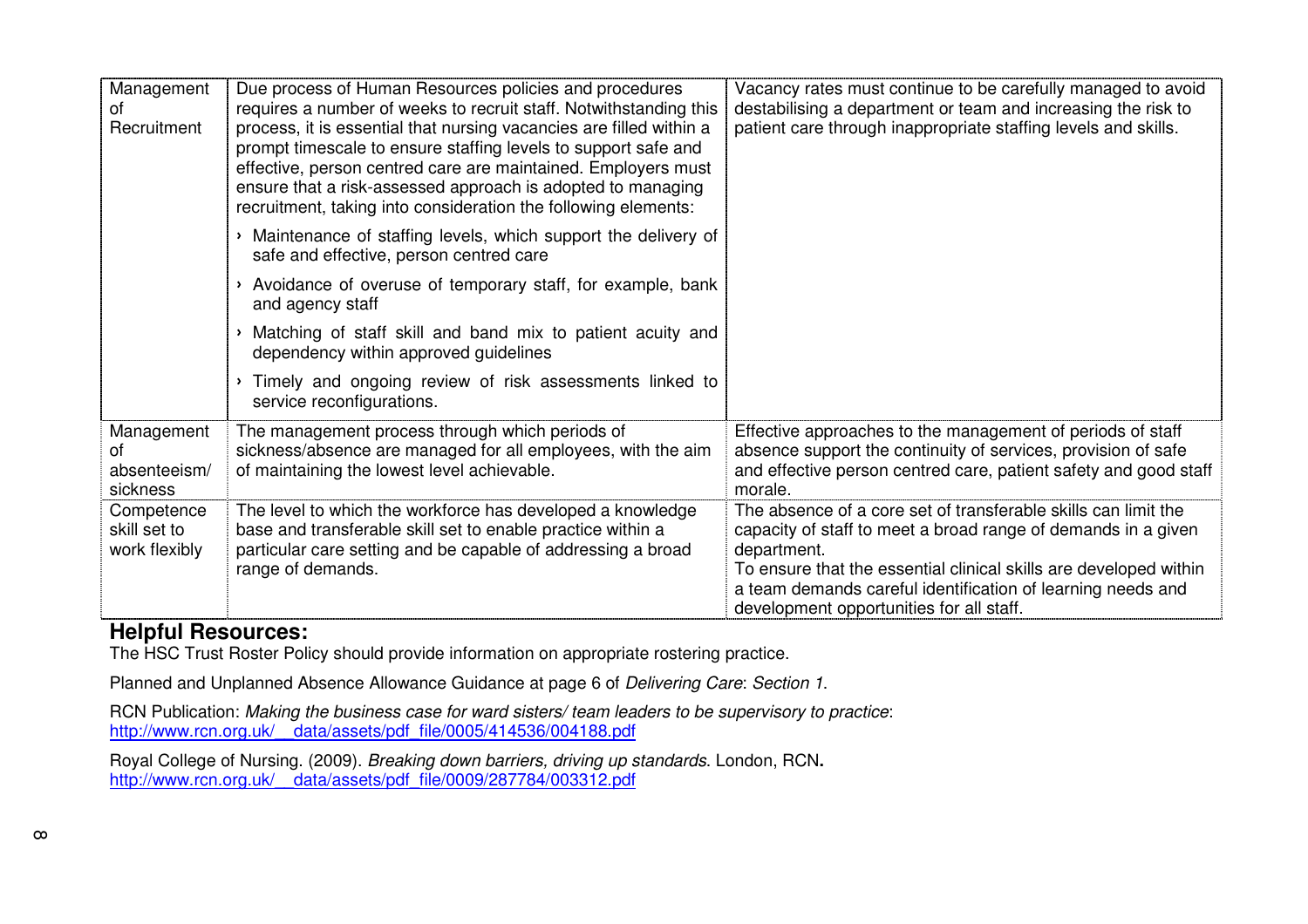# **ACTIVITY**

| <b>Term Used</b>                 | What does this mean?                                                                                                                                                                                                                     | Impact?                                                                                                                                                                                                                                                                                                                                                                                              |
|----------------------------------|------------------------------------------------------------------------------------------------------------------------------------------------------------------------------------------------------------------------------------------|------------------------------------------------------------------------------------------------------------------------------------------------------------------------------------------------------------------------------------------------------------------------------------------------------------------------------------------------------------------------------------------------------|
| Ward<br><b>Attendees</b>         | Persons who attend a clinical setting for a planned or<br>unplanned visit to seek advice, review or treatment e.g.<br>wound review following surgery.                                                                                    | Ward attendees must be captured as a workload indicator at all<br>times. Incremental growth in ward attendances can place<br>increasing demands on ward nursing teams, without appropriate<br>increases in staffing levels to manage same, and could potentially<br>become an unfunded service development if not appropriately<br>managed.                                                          |
| % Bed<br>Occupancy               | A measurement of the percentage of time that beds are<br>occupied, measured at midnight. Day cases and ward<br>attendees are excluded from the calculation.<br><b>Average Daily Occupied Beds</b>                                        | Capturing bed occupancy at 12.00 midnight only can result in<br>substantial activity and workload being omitted. Comparing bed<br>occupancy at 12.00 midday and 12.00 midnight can provide<br>valuable management information.<br>The Government's Emergency Services Action Team (ESAT)                                                                                                             |
|                                  | <b>Average Daily Available Beds</b>                                                                                                                                                                                                      | report in 1997 included analyses showing that in acute hospitals,<br>average bed occupancy rates over 85% are associated with<br>rapidly growing problems in handling emergency admissions <sup>12</sup> .                                                                                                                                                                                           |
| Throughput                       | Is the average number of patients per bed during a<br>calendar month. This can include deaths, discharges and<br>transfers to other wards. Day Cases and ward attendees<br>are excluded from the calculation.<br><b>Total Inpatients</b> | With managed shorter lengths of stay in many hospital beds,<br>throughput is an important workload indicator in the service. In<br>settings where the admissions rate is high e.g. Acute Medical<br>Admissions Units have a high, volume of people being admitted to<br>the care setting, therefore, a high throughput, there is a<br>requirement for higher numbers of staff to support the ongoing |
|                                  | <b>Average Number of Available Beds</b>                                                                                                                                                                                                  | care needs.                                                                                                                                                                                                                                                                                                                                                                                          |
| Patient<br>Dependency/<br>Acuity | An assessment of the care demands of each patient,<br>incorporating physical and psychosocial needs, using a<br>validated and credible tool.                                                                                             | Appropriate workload measurement tools can lead to appropriate<br>staffing levels for wards and departments, thus supporting safe<br>and effective care.                                                                                                                                                                                                                                             |
| Length of Stay                   | A measurement of the average length of time spent in<br>hospital. Day Cases and ward attendees are excluded<br>from the calculation.                                                                                                     | The trend in Health and Social Care services has been towards<br>shorter lengths of stay.                                                                                                                                                                                                                                                                                                            |
|                                  | Average Daily Number of Occupied Beds x Days in<br>Year                                                                                                                                                                                  | This also results in more complex discharge processes, as people<br>are provided with ongoing treatment and care in the community<br>setting. These factors ultimately contribute to an increase in the<br>throughput and a resultant increase in the workload demand for                                                                                                                            |
|                                  | <b>Total Inpatients</b>                                                                                                                                                                                                                  | staff.                                                                                                                                                                                                                                                                                                                                                                                               |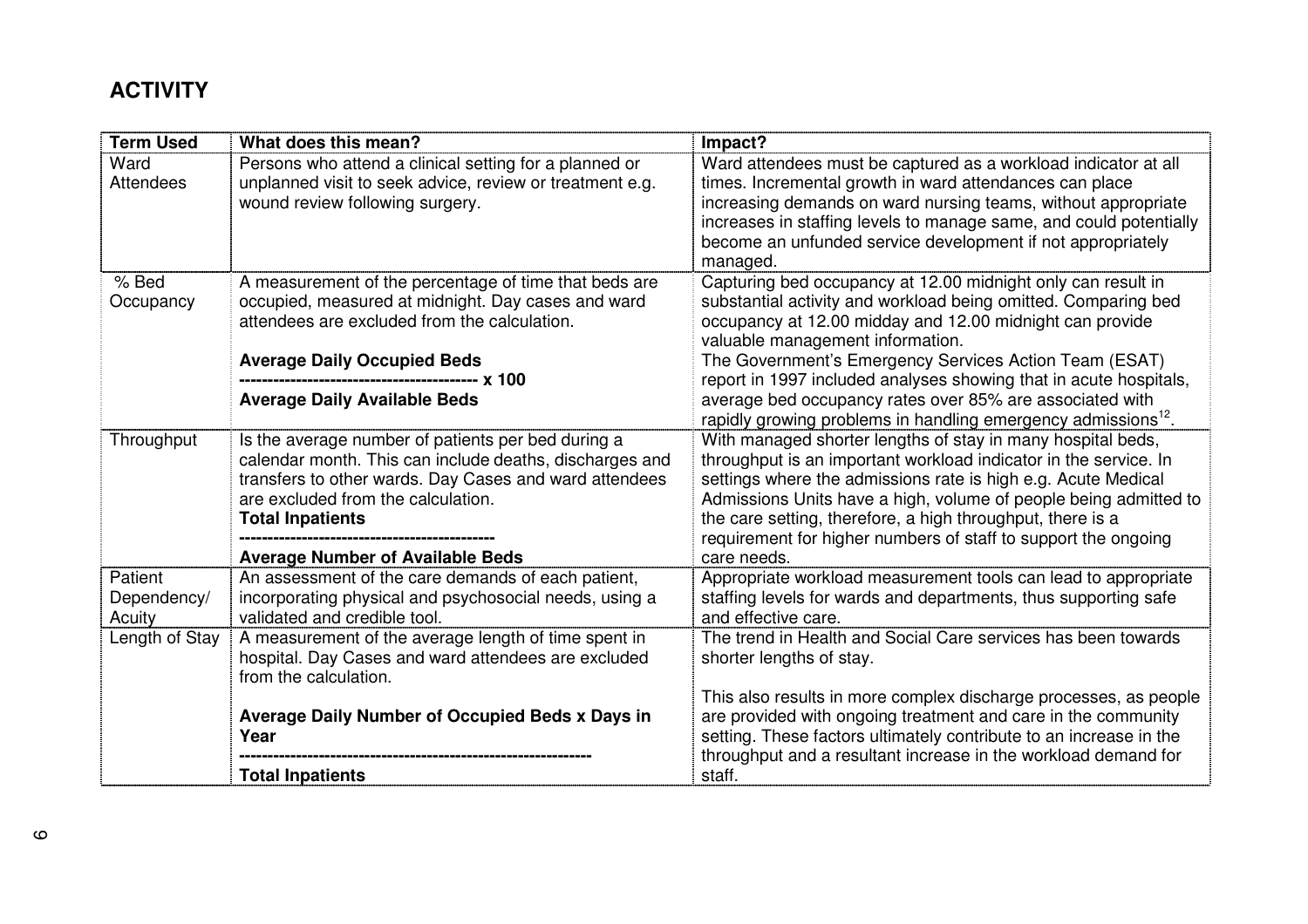| Seasonal<br>Variations                                  | Patients commonly present with a range of conditions and<br>chronic illnesses which may be dependent on the time of<br>the year, or become exacerbated at certain times of the<br>year. This provides a particular case mix of conditions<br>and/or increased volume of admissions which may require<br>more intensive nursing input due to the critical nature of<br>the care required. | Seasonal variations are likely to present a greater workload<br>burden on nursing staff. It is important that increased workload<br>demands are supported by appropriate staffing levels.                                                                                                                                                                                                                                                                                      |
|---------------------------------------------------------|------------------------------------------------------------------------------------------------------------------------------------------------------------------------------------------------------------------------------------------------------------------------------------------------------------------------------------------------------------------------------------------|--------------------------------------------------------------------------------------------------------------------------------------------------------------------------------------------------------------------------------------------------------------------------------------------------------------------------------------------------------------------------------------------------------------------------------------------------------------------------------|
| Specialities/<br>Case Mix                               | The range and variation of patients' health conditions<br>managed in a particular clinical setting                                                                                                                                                                                                                                                                                       | A broader range of specialties and case mix being managed in a<br>care setting presents a greater demand on the nursing team in<br>terms of knowledge, skills and complexity.                                                                                                                                                                                                                                                                                                  |
| Number of<br><b>Beds</b>                                | The actual number of beds in a clinical setting.                                                                                                                                                                                                                                                                                                                                         | The number of beds and design of a ward environment can have<br>an impact on the efficiency of a ward or department. There would<br>appear to be an optimal number of beds per ward to maximise<br>efficiencies.                                                                                                                                                                                                                                                               |
| Assessment of<br><b>Risk</b>                            | Nurses must assess and manage risk within a clinical<br>environment to ensure the delivery of safe and effective,<br>person-centred care <sup>13</sup> . This includes, risk to people in their<br>care, members of staff and other members of the public.                                                                                                                               | By adopting an anticipatory approach nurses can proactively<br>support the minimisation of risk and provide a quality service that<br>meets patient/client needs. Opportunities to act on lessons<br>learned and drive improvements in the quality and safety of<br>services ensure that practice is informed and improved. Time is<br>required from the nursing team for this activity to carry out<br>ongoing risk assessments for people within their care<br>environments. |
| Incremental<br>Service<br>Improvements<br>/ Development | This is activity concerned with testing ideas, sustaining<br>and sharing best practice to make a tangible difference in<br>outcomes and experience for staff and service users.<br>(Department of Health, 2008) <sup>14</sup> .                                                                                                                                                          | Incremental service improvements are designed to implement<br>improvements in patient care and/or outcomes. This can result in<br>improved working conditions for staff. Alternatively, unrelenting<br>service improvements can also have a disruptive impact on<br>individuals and contribute to low staff morale.                                                                                                                                                            |

<sup>12</sup> Department of Health (2000). *Shaping the Future NHS: Long Term Planning for Hospitals and Related Services.* London, DoH.<br><sup>13</sup> Department of Health Social Services and Public Safety. (2008). *A Partnership for Care:* 

<sup>14</sup> Department of Health (2008). *Making the difference: The Pacesetters beginner's guide to service improvement for equality and diversity in the NHS. London,* DoH.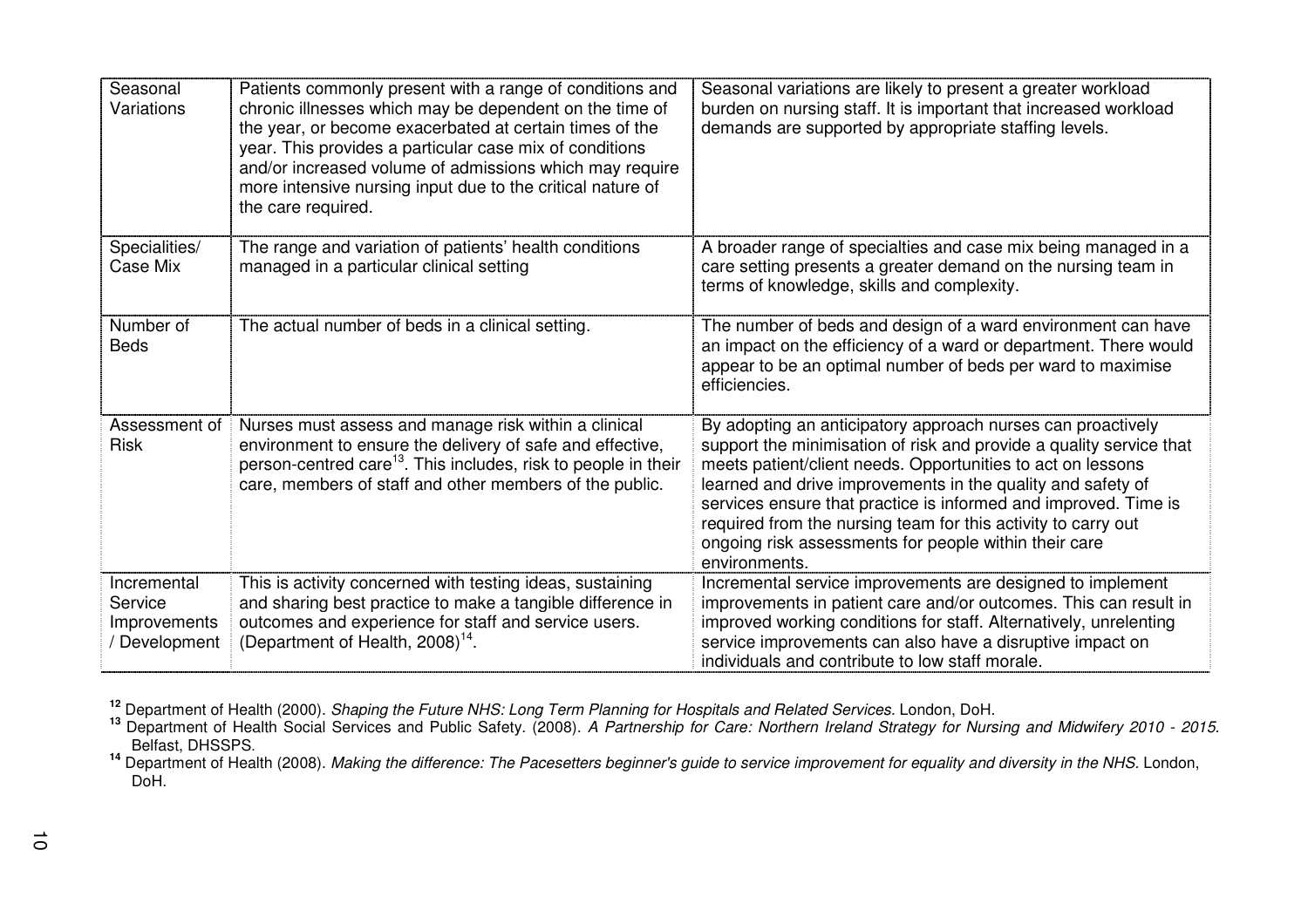# **ENVIRONMENT AND SUPPORT**

| <b>Term Used</b>                                                                  | What does this mean?                                                                                                                                                                                                                                                                                                                                                                    | Impact?                                                                                                                                                                                                                                                                                                                                                                                                               |
|-----------------------------------------------------------------------------------|-----------------------------------------------------------------------------------------------------------------------------------------------------------------------------------------------------------------------------------------------------------------------------------------------------------------------------------------------------------------------------------------|-----------------------------------------------------------------------------------------------------------------------------------------------------------------------------------------------------------------------------------------------------------------------------------------------------------------------------------------------------------------------------------------------------------------------|
| Technological<br>and<br>Equipment<br>Support                                      | The support provided within a clinical area by<br>Information Technology and other mechanised<br>systems and sufficient equipment maintained and<br>stored appropriately which may assist registrants in<br>caring for people.                                                                                                                                                          | Access to available software which links to a range of data systems can enable<br>efficient transfer of information, which assists at many stages of the patient<br>care pathway.<br>Efficient systems may reduce workload requirement and conversely, inefficient<br>systems may add to the workload e.g. staff spending time sourcing equipment.                                                                    |
| Geographical<br>Layout/<br>Room<br>Structure                                      | The arrangement of the physical clinical<br>environment, including whether or not there are<br>single roomed facilities. The physical arrangement of<br>a clinical setting has an impact on workforce<br>planning, in that it may require greater numbers of                                                                                                                            | A well designed/engineered layout for a clinical environment, with optimal<br>employment of relevant technologies, can support enhanced observation of<br>patients and consequently decrease risks to patients/clients, thus reduce the<br>impact upon staffing requirements.                                                                                                                                         |
|                                                                                   | staff where there are areas of poor visibility or<br>require staff to work in discrete teams.                                                                                                                                                                                                                                                                                           | Where single rooms restrict visibility and therefore compromise clinical and<br>care observations this will have an impact on staffing levels in wards.                                                                                                                                                                                                                                                               |
| <b>Ward Size</b>                                                                  | The 'average' 24-bedded <sup>15</sup> clinical area can be<br>constructed of 24 beds, configured within a mixture<br>of multiple bed areas and/or single rooms.                                                                                                                                                                                                                         | In clinical settings where the bed complement is substantially smaller, nursing:<br>bed ratios will be significantly higher to support the provision of safe and<br>effective care on a 24 hour basis. Similarly, where a ward is significantly larger<br>than 24 beds, there will be a requirement for appropriate levels of senior staff<br>to support the provision of safe and effective care on a 24 hour basis. |
| Departmental<br>Adjacencies<br>in relation to<br>Areas for<br>Patient<br>Transfer | The physical distance required to be covered when<br>escorting patients to and from other service areas,<br>e.g. radiology, theatre(s). Where there is likely to be<br>a significant number of patients requiring a nurse<br>escort*, the workforce planning impact needs to be<br>taken into account in determining staffing levels to<br>support safe, effective person centred care. | Nursing staff may be required to escort patients to diagnostic testing/theatre,<br>thus removing the member of staff from the team and the team ability to share<br>the workload.                                                                                                                                                                                                                                     |
| Supportive<br>Staff<br>Infrastructure                                             | The support provided within a clinical area by other<br>members of staff, who are not registrants or within<br>the family of nursing e.g. administration or<br>housekeeping staff.                                                                                                                                                                                                      | There are a range of tasks which can be completed by individuals who are not<br>identified as working within the family of nursing e.g. administrative staff,<br>housekeeping staff.                                                                                                                                                                                                                                  |

\***Escorting** refers to the professional role of attending to a patient when in transit from one care environment to another (i.e. the patient requires care).<br><sup>15</sup> Ball, J. (2010). *Guidance on Safe Nurse Staffing Levels in*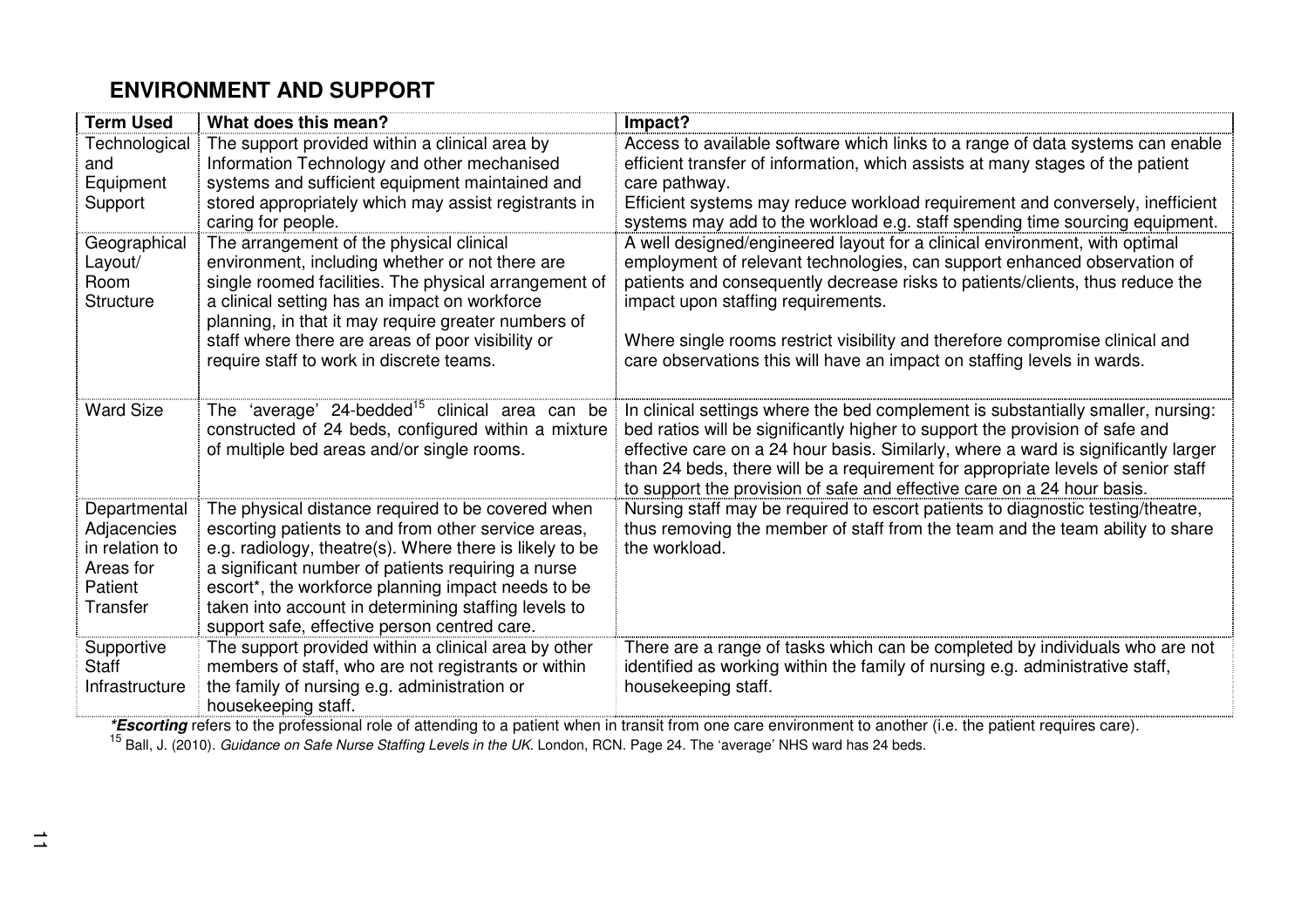# **PROFESSIONAL REGULATORY ACTIVITY**

| <b>Term Used</b>                                           | What does this mean?                                                                                                                                                                                                                                                                                                                                                                                                                                                                                                                                                                                                                                                                                                                                                                                                                                                                                   | Impact?                                                                                                                                                                                                                                                                                                                                                                                                                                                                                                                                                                                                                                                                                                                                                                                                                                                                                 |
|------------------------------------------------------------|--------------------------------------------------------------------------------------------------------------------------------------------------------------------------------------------------------------------------------------------------------------------------------------------------------------------------------------------------------------------------------------------------------------------------------------------------------------------------------------------------------------------------------------------------------------------------------------------------------------------------------------------------------------------------------------------------------------------------------------------------------------------------------------------------------------------------------------------------------------------------------------------------------|-----------------------------------------------------------------------------------------------------------------------------------------------------------------------------------------------------------------------------------------------------------------------------------------------------------------------------------------------------------------------------------------------------------------------------------------------------------------------------------------------------------------------------------------------------------------------------------------------------------------------------------------------------------------------------------------------------------------------------------------------------------------------------------------------------------------------------------------------------------------------------------------|
| Indirect care                                              | This is activity which is linked with care delivery but is not<br>a direct element of the process of care delivery, e.g.<br>multi-professional case meetings.                                                                                                                                                                                                                                                                                                                                                                                                                                                                                                                                                                                                                                                                                                                                          | The level of this activity and requirements for delivery of such can<br>impact on the workload of nursing teams. This requires definition<br>as to what elements are present within the nursing workload and<br>how much time is expended on them.                                                                                                                                                                                                                                                                                                                                                                                                                                                                                                                                                                                                                                      |
| Compliance with<br>professional<br>regulatory<br>standards | This is activity concerned with ensuring that professional<br>standards issued by the NMC are embedded and<br>maintained within a clinical environment, such as those<br>for learning and assessment in practice/mentorship. This<br>may include ongoing monitoring of these standards.                                                                                                                                                                                                                                                                                                                                                                                                                                                                                                                                                                                                                | High ward activity levels without adequate staffing can negatively<br>impact upon the ability of nurses to comply with regulatory<br>standards.                                                                                                                                                                                                                                                                                                                                                                                                                                                                                                                                                                                                                                                                                                                                         |
| Supervision                                                | This is a process of professional support and learning,<br>undertaken through a range of activities, which enables<br>individual registrant nurses to develop knowledge and<br>competence, assume responsibility for their own practice<br>and enhance service-user protection, quality and safety.<br>(NIPEC, 2007)                                                                                                                                                                                                                                                                                                                                                                                                                                                                                                                                                                                   | An element of the time required to train nurses and those within<br>the family of nursing is included in the Planned and Unplanned<br>Absence Allowance of 24%.                                                                                                                                                                                                                                                                                                                                                                                                                                                                                                                                                                                                                                                                                                                         |
| Accountability<br>and governance<br>requirements           | The impact of nurse staffing levels on the quality and<br>safety of patient care is well documented. The Executive<br>Director of Nursing is accountable for ensuring that nurse<br>staffing levels are sufficient to deliver safe, effective, high<br>standards of nursing care to all who use services.<br>Governance has been defined as 'systems, processes<br>and behaviours by which Trusts lead, direct and control<br>their functions in order to achieve organisational<br>objectives, safety and quality of services and in which<br>they relate to patients and carers, the wider community,<br>and partner organisations' (DoH Integrated Governance<br>Handbook 2006). Accountability embodies three key<br>attributes:<br>recognisably high standards of care<br>transparent responsibility and accountability for<br>those standards<br>a constant dynamic of improvement.<br>$\bullet$ | In order to provide safe, effective, person centred care,<br>appropriate staffing levels are required to impact positively upon<br>the professions' ability to deliver effectively to governance<br>requirements indicated through good performance in Key<br>Performance Indicators.<br>This type of activity can include collecting information about the<br>standard of practice and care through, for example, audit,<br>complaint review and benchmarking practice against an evidence<br>base. Following such activity, action plans are required to enable<br>development of practice or service improvement work to ensure<br>the ongoing delivery of safe, effective, person-centred care. All of<br>this activity requires the time of the team to engage effectively and<br>facilitate ongoing accountability, governance reporting<br>arrangements and improvement of care. |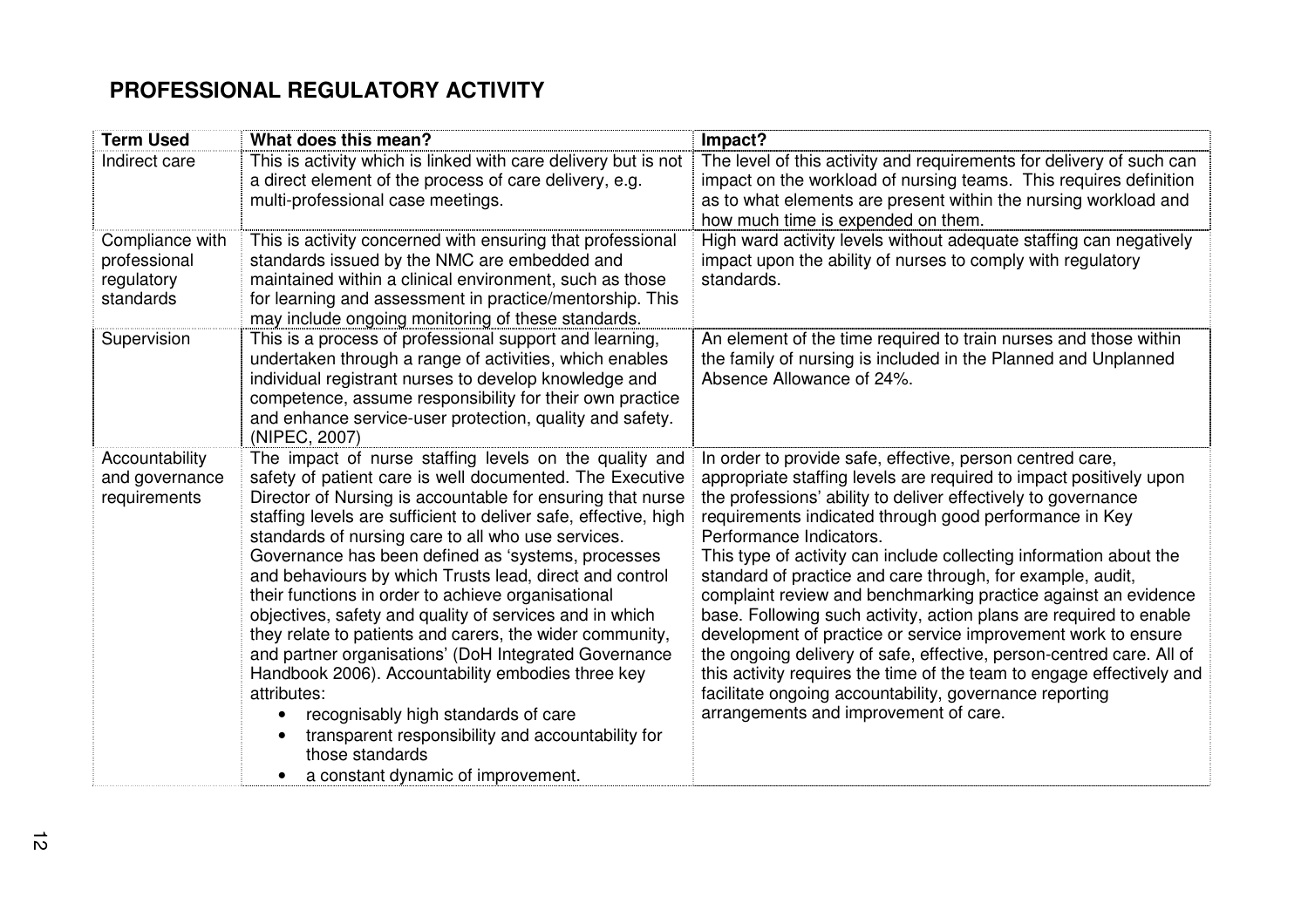# **References and Helpful Resources:**

Department of Health (2006). Integrated Governance Handbook: A handbook for executives and non-executives in healthcare organisations. Available for download at:

 http://webarchive.nationalarchives.gov.uk/20130107105354/http://www.dh.gov.uk/prod\_consum\_dh/groups/dh\_digitalassets/@dh/@en/documents/digitalasset/dh\_4129615.pdf

Chief Nursing Officer for Northern Ireland (2007). Standards for Supervision for Nursing. Belfast, DHSSPS.

Northern Ireland Practice and Education Council (2007). The Review of Clinical Supervision for Nursing in the HPSS 2006 on behalf of the DHSSPS. Belfast, NIPEC.

Department of Health Social Services and Public Safety. (2011). Framework Document. Available for download at: http://www.dhsspsni.gov.uk/framework\_document\_september\_2011.pdf

http://www.nmc-uk.org/Publications/Standards/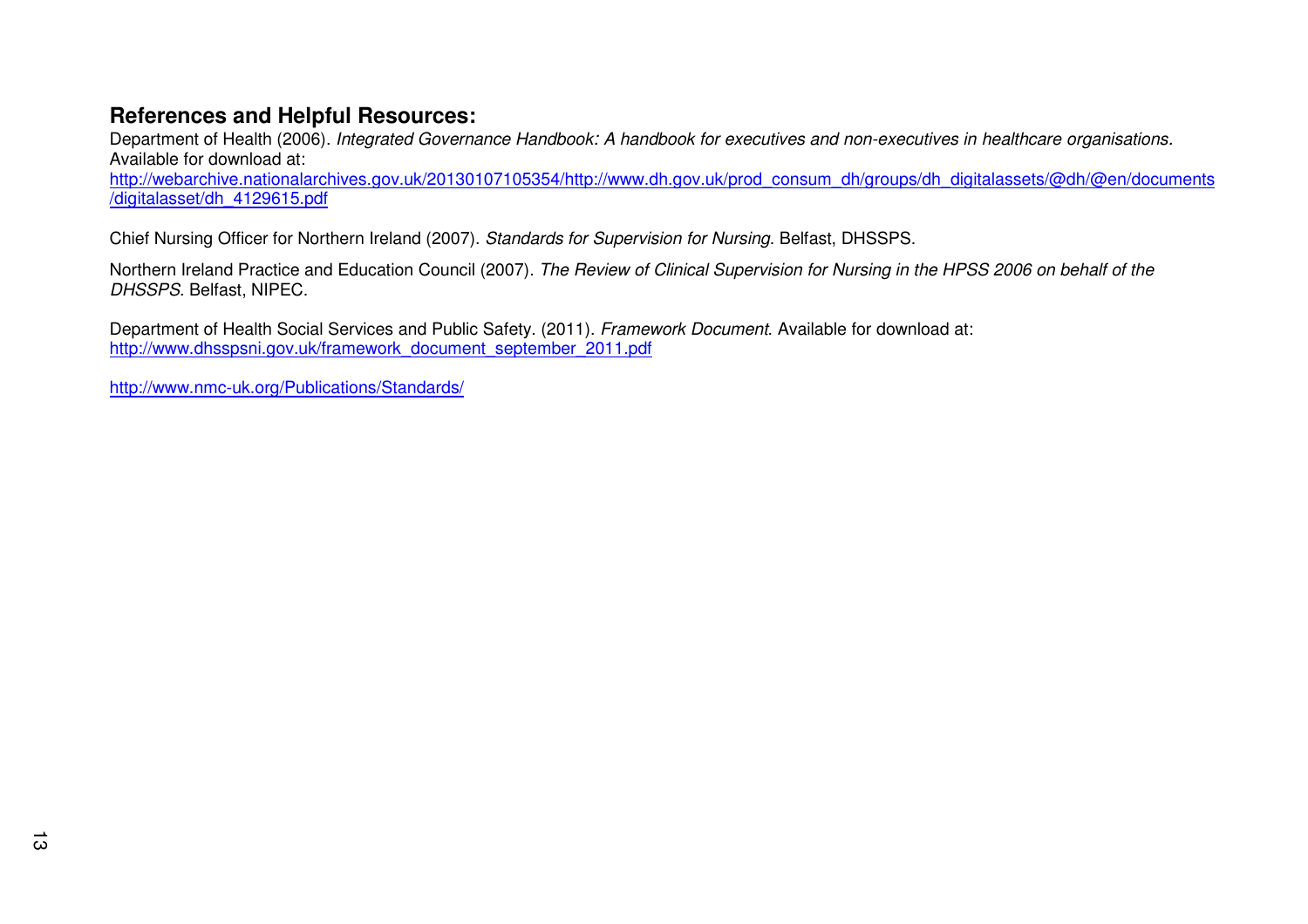# **6.0 HOW TO USE THIS FRAMEWORK**

- 6.1 This framework has been designed to promote a shared understanding of workforce planning principles associated with nurse staffing levels to provide safe effective, person centred care. As Trusts reform and modernise their services, the nurse staffing ranges and planned and unplanned absence allowance outlined in this document must be taken into account prior to releasing funding from nurse staffing for efficiency/productivity savings.
- 6.2 Use of the framework will inform both HSC Trusts and the Commissioner for a range of purposes, some of which are presented below:

# **HSC Trusts**

- To promote a shared understanding between professional, management, finance and human resources colleagues of the essential components to set and review nurse staffing establishments, and when commissioning new services, to provide safe, effective, person centred care.
- › To support general and professional managers in presenting clearly the need for investment in nurse staffing, within changing service profiles, particularly in response to incremental service growth.
- › As a reference document when developing and agreeing the nurse staffing levels component within investment proposals.

## **Commissioner**

- To promote a shared understanding between professional, management, finance and human resources colleagues of the essential components to set and review nurse staffing proposals for commissioning general and specialist services to provide safe, effective, person centred care.
- As a reference document when developing and agreeing the nurse staffing levels component within investment proposals.
- 6.3 Commissioners will as a result have a regional framework in which they can agree and set consistent ranges for nursing workforce requirements for HSC Trusts in Northern Ireland.
- 6.4 Pages 15 20 contain a number of practical examples illustrating how to use the Framework to assist nursing workforce planning processes. There is also a worked example of a 'Telford Exercise' at page 17, using the Telford model of nursing workforce planning, which remains the extant nurse workforce planning tool in use in Northern Ireland and the United Kingdom<sup>16</sup>.

<sup>&</sup>lt;sup>16</sup> Telford, W.A. (1979). A Method of Determining Nursing Establishments. Birmingham, East Birmingham Health District.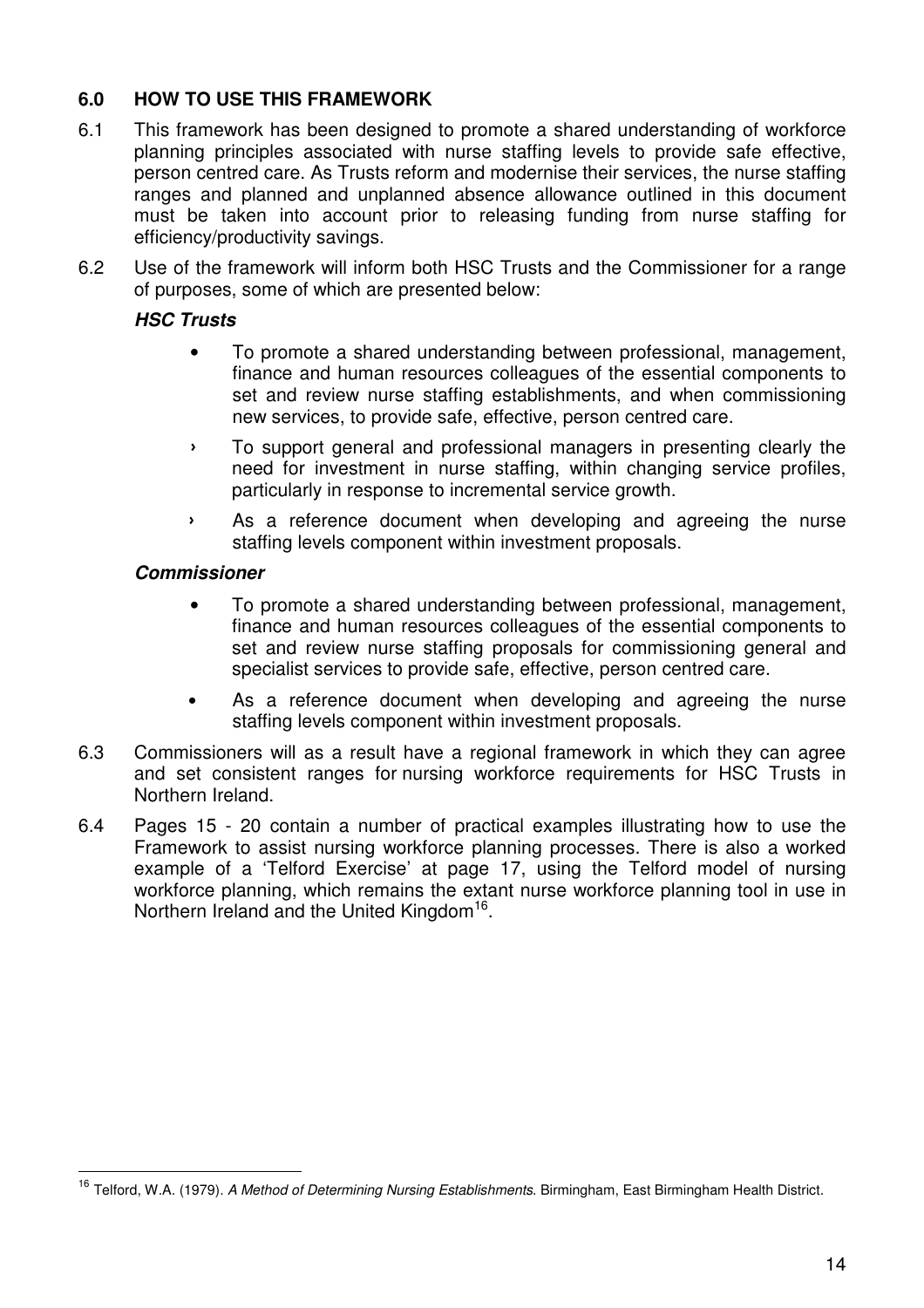#### **Preparing for a Discussion**

A Ward Sister has been in post for 4 years in an acute adult in-hospital medical care setting in Northern Ireland Health and Social Care Trust (NIHSCT). During this time, the acuity and dependency of the patients her team cares for had increased, along with increased bed occupancy and decreased length of stay. The number of part-time staff within her team complement has also increased significantly.

Sister decides to use *Delivering Care* to have an informed, evidence-based discussion with her Line Manager, about the nurse staffing requirement for her ward to support the provision of safe and effective person centred care.

Steps for discussion:

- 1. This ward is an acute adult in-hospital medical care setting. Using the Staffing Range for medicine, the lower end of the ratios is 1.3.
- 2. Sister undertakes a 'Telford' exercise (please see page 17) using her own professional judgement and information from the day-to-day running of the ward, identifying when staff are required to manage optimally the service provided.
- 3. Sister then looks at the Influencing Factors, pages 7 13. Through reading the information, she realises that:
	- it would be helpful to have in place an e-rostering system to assist with the optimum management of the staffing resource
	- the sickness absence rate in the ward she manages is currently 6.5% excluding maternity leave.
- 4. In order to prepare for the discussion with her line manager, Sister contacts a colleague who contacted her recently to raise awareness regarding the implementation of the e-rostering system within NIHSCT. She is informed that her ward will be included in year two of implementation. She also has a discussion with colleagues within Human Resources and Occupational Health departments to identify if there are any further steps she might take to best manage the sickness absence rate in her ward team.
- 5. Having identified these areas for action, Sister has several other issues for discussion with her line manager arising from the Influencing Factors:
	- a review of the skill mix within the ward is required as currently it is 68:32 and not the recommended 70:30 registered: unregistered staff
	- the significant increase in part-time staff has a particular relevance in relation to training, as each member of staff, whether full or part-time, requires the same amount of training as regards mandatory and statutory requirements
	- shorter lengths of stay have increased the workload for nursing staff, particularly in relation to complex discharge planning
	- verbal feedback from her team within the last six months has indicated that staff are having difficulty on occasions in finding time to mentor pre-registration nursing students and in meeting the mandatory supervision requirements of two supervision sessions per nurse per year.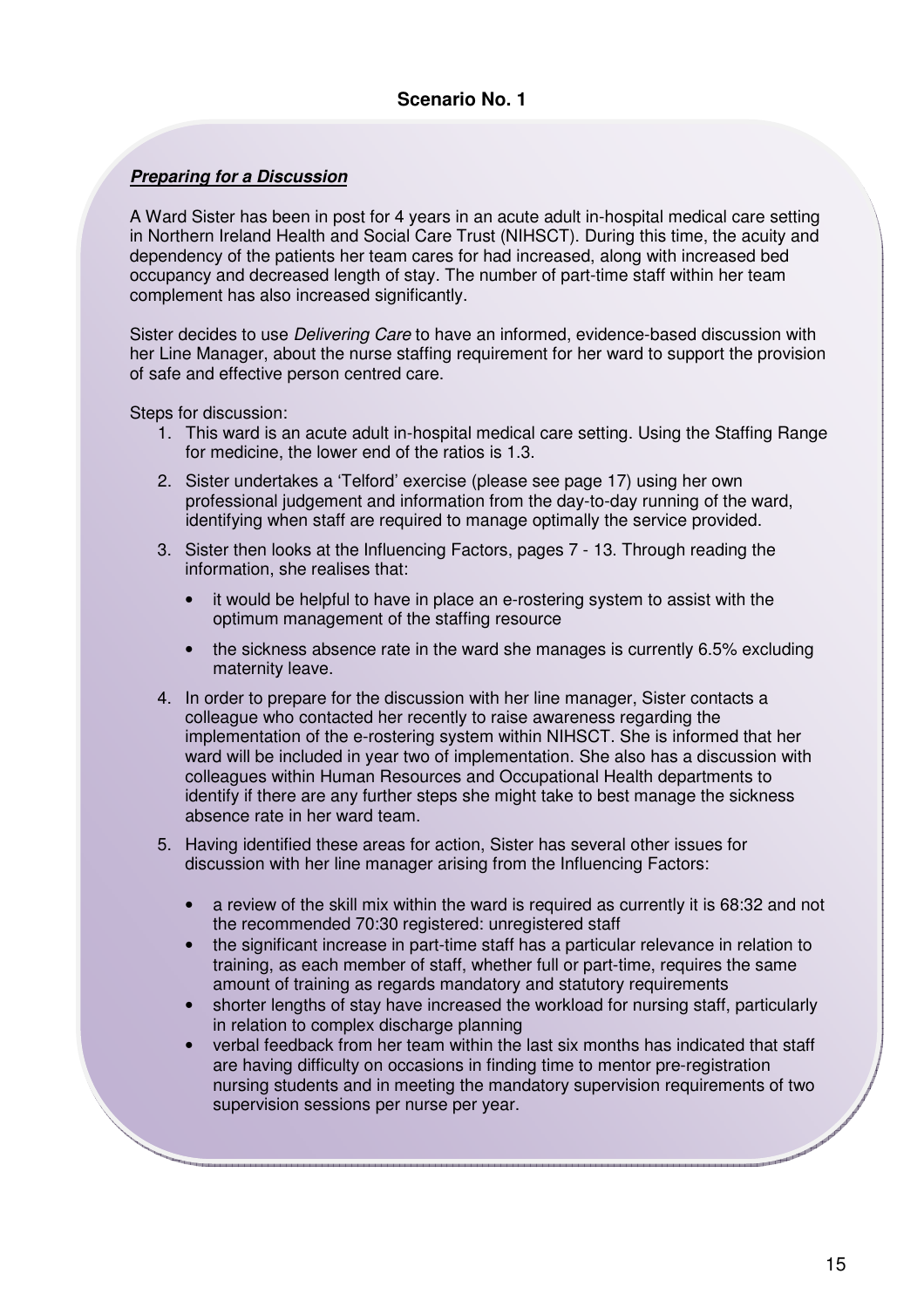#### **Meeting with Ward Sister and Line Manager.**

Sister begins the meeting with her Line Manager by talking about the action she has taken in relation to the e-rostering system and enhanced management of sickness/absence rates in her ward as a starting point when considering the staffing complement. Having discussed these issues, the Line Manager identifies a number of other approaches which might help Sister to review the processes within the ward she manages, such as the Productive Ward<sup>1</sup> , or Lean Thinking<sup>18</sup>. Sister agrees that further work could be done within the ward team, in relation to streamlining some of the processes.

She outlines that the ward, being an acute adult in-hospital medical care setting, starts at a ratio of 1.3, using the staffing range for medicine within Delivering Care Section 2. The 'Telford' exercise indicated that the complement of staff required was within the lower end of the range; the skill mix required, however, was 70:30, higher than what was currently included in Sister's Funded Establishment (FE). She also identifies that the significant increase in part time staff has a particular relevance in relation to training, as each member of staff, whether full or part-time, requires the same amount of training as regards mandatory and statutory requirements.

She also discusses that shorter lengths of patient stay have increased the workload for nursing staff, particularly in relation to complex discharge planning, and verbal feedback from her team within the last six months has indicated that staff are having difficulty on occasions in finding time to mentor pre-registration nursing students and in meeting the mandatory supervision requirements of two supervision sessions per nurse per year.

Sister and her Line Manager consult with the Assistant Director for Nursing and Midwifery Workforce within the Trust, to reach an agreement that the point within the range at which the FE currently falls: 1.3 is appropriate; there is, however, a question in relation to the skill mix of the FE. There are currently 24 beds in the ward.

This equates to  $1.3 \times 24 = 31.2$  WTE

Using the skill mix of 70:30 registered:unregistered staff, this is calculated as:

 $31.2 \times 0.7 = 21.84$  registered

31.2 x 0.3 = 9.36 unregistered

Sister currently has 21.2 registered staff and 10.2 unregistered staff members as part of her team.

She agrees with her Line Manager and Assistant Director of Nursing and Midwifery Workforce that an additional 0.64 WTE registered staff should be added to her staff complement and 0.84 WTE unregistered staff be redeployed to another ward area to provide safe, effective, person centred care.

Factoring in additional time for the Ward Sister leadership/supervisory role at the agreed set level of 100 % WTE of a Band 7; this brings the total funded establishment to be calculated at 32.2 WTE.

 $17$  The Productive Ward focuses on improving ward processes and environment to help nurses and therapists spend more time on patient care, thereby improving patient safety and efficiency. For further information, please go to: http://www.institute.nhs.uk/quality\_and\_value/productivity\_series/productive\_ward.html

<sup>&</sup>lt;sup>18'</sup>Lean thinking is an approach which is about getting the right things to the right place, at the right time, in the right quantities, whilst minimising waste and being flexible and open to change. For further information, please go to: http://www.institute.nhs.uk/quality\_and\_value/lean\_thinking/lean\_thinking.html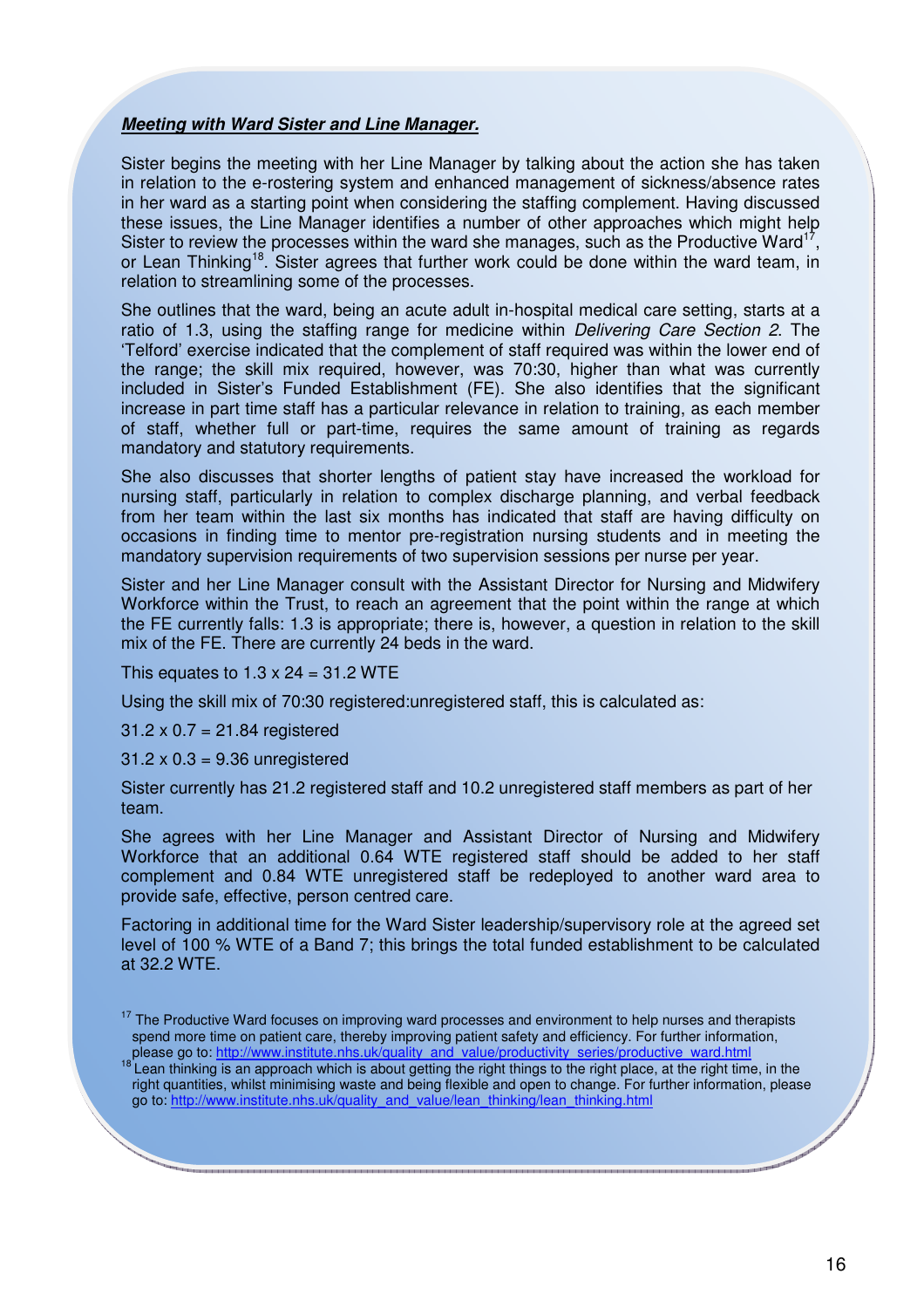## **Example Outline of a 'Telford' Exercise**

Please note: the 'Telford' exercise outlined within these pages demonstrates the use of one workforce planning tool which involves a degree of professional judgement. A number of workforce planning tools exist, which use a range of different approaches to the activity, some of which have been referred to in Delivering Care, Section 1.

- 1. Define the length of the shift patterns over a 25 hour period, which includes one hour in total for handover (two half hour periods). For example: that the morning shift is 5 hours long, afternoon shift is 5 hours long, evening shift is 4 hours and night shift 11 hours. These hours are recorded in column **B** in **Table 1,** page 18.
- 2. Identify the number of registered and unregistered staff required for each shift based on professional judgement; regarding appropriate numbers to provide safe, effective, person centred care.
- 3. Add up the number of staff for each band to reach a total for the week for each shift see column **A.**
- 4. Calculate the number of hours required for each staff group by multiplying columns **A**  and **B** to reach the answer located in column **C.**
- 5. Add all the hours up in column C to provide a total number of staff hours. Multiply this number by 1.24 to add the required 24% Planned and Unplanned Absence Allowance.
- 6. Divide this number by 37.5 to reach the number of Whole Time Equivalents (WTE) required to staff the ward.
- 7. You will see from the three columns to the far right of Table 1, it is also possible to calculate numbers by band and therefore calculate skill mix using the same method of:

Sub-total of hours  $x$  1.24 / 37.5 = Number of WTEs

8. This example provides a total of 31.51 WTEs of all bands. This includes 22.25 of registered staff and 9.26 of unregistered staff. To calculate the skill mix:

Total number of registered staff

Total number of staff

 $= 70.6\%$ 

Total number of unregistered staff

Total number of staff

 $- 29.4%$ 

9. Finally, to calculate the nursing to bed ratio, divide the total staff complement by the number of beds:

## 31.51

24

 $= 1.31$  nursing: bed ratio

10. It should be noted that these calculations do not include the allocated 100% of a Ward Sister's/Charge Nurse's time to fulfil his/her leadership/supervisory role within the care setting. Adding this allocated time brings the Funded Establishment to 32.51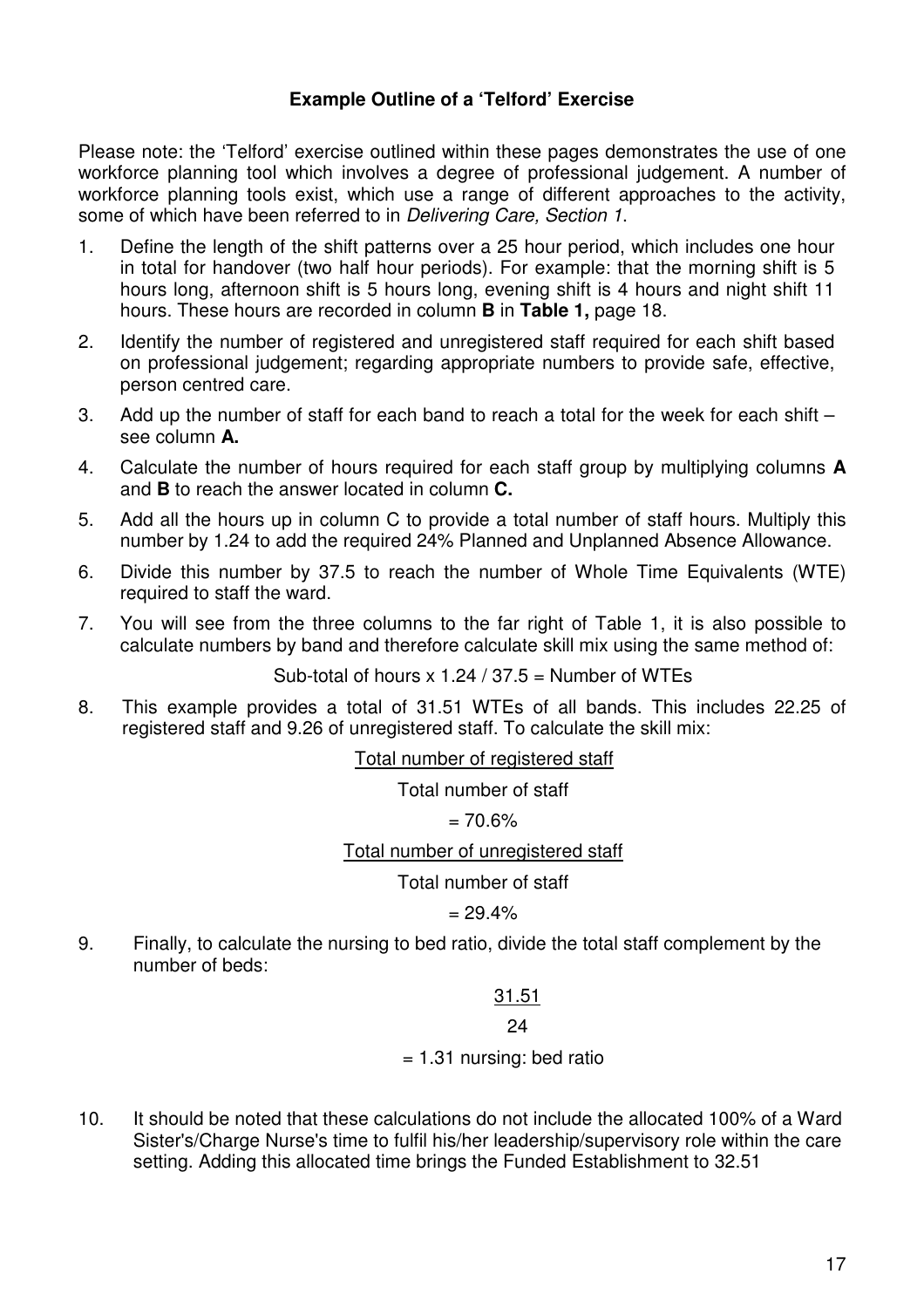# **Table 1**

|                             |                         |                |                          |                         |                |                         |                         | Mon Tues Wed Thu Fri Sat Sun Total<br>for<br>week<br>A | hours per<br>shift<br>B     |              | Weekly hours per shift<br>per level |                 |       |                        |
|-----------------------------|-------------------------|----------------|--------------------------|-------------------------|----------------|-------------------------|-------------------------|--------------------------------------------------------|-----------------------------|--------------|-------------------------------------|-----------------|-------|------------------------|
| <b>Morning</b>              |                         |                |                          |                         |                |                         |                         |                                                        |                             |              | $\mathbf C$                         | Registered Band | З     | Band<br>$\overline{c}$ |
| Registered                  | 5                       | $\overline{5}$ | $\overline{5}$           | $\mathbf 5$             | $\mathbf 5$    | $\overline{\mathbf{4}}$ | $\overline{4}$          | 34                                                     | $5\phantom{.0}$             |              | 165.00                              | 165.00          |       |                        |
| Band 3                      | $\mathbf{1}$            | $\overline{1}$ | $\overline{1}$           | $\mathbf{1}$            | $\overline{1}$ | $\overline{1}$          | $\mathbf{1}$            |                                                        | $\overline{5}$              |              | 35.00                               |                 | 35.00 |                        |
| Band 2                      | $\overline{2}$          | $\overline{2}$ | $\overline{2}$           | $\overline{2}$          | $\overline{2}$ | $\mathbf{1}$            | $\mathbf{1}$            | 12                                                     | $\overline{5}$              |              | 60.00                               |                 |       | 60.00                  |
| <b>Afternoon</b>            |                         |                |                          |                         |                |                         |                         |                                                        |                             |              |                                     |                 |       |                        |
| Registered                  | 5                       | 5              | $\mathbf 5$              | 5                       | $\overline{5}$ | $\overline{\mathbf{4}}$ | $\overline{\mathbf{4}}$ | 33                                                     | 5                           |              | 165.00                              | 165.00          |       |                        |
| Band 3                      | $\mathbf{1}$            | $\mathbf{1}$   | $\mathbf{1}$             | $\mathbf{1}$            | $\mathbf{1}$   | $\mathbf{1}$            | $\mathbf{1}$            | $\overline{7}$                                         | $\overline{\mathbf{5}}$     |              | 35.00                               |                 | 35.00 |                        |
| Band 2                      | 1                       | $\mathbf{1}$   | $\overline{2}$           | $\overline{2}$          | $\mathbf{1}$   | $\mathbf{1}$            | $\mathbf{1}$            | 10                                                     | 5                           |              | 45.00                               |                 |       | 45.00                  |
| <b>Evening</b>              |                         |                |                          |                         |                |                         |                         |                                                        |                             |              |                                     |                 |       |                        |
| Registered                  | $\overline{\mathbf{4}}$ | $\overline{4}$ | $\overline{\mathcal{A}}$ | $\overline{\mathbf{r}}$ | $\overline{4}$ | $\overline{4}$          | $\overline{4}$          | 28                                                     | $\overline{\mathbf{4}}$     |              | 112.00                              | 112.00          |       |                        |
| Band 3                      | $\mathbf 0$             | $\overline{0}$ | $\overline{0}$           | $\overline{0}$          | $\overline{0}$ | $\overline{0}$          | $\overline{0}$          | $\bf{0}$                                               | $\overline{\mathbf{4}}$     |              | 0.00                                |                 | 0.00  |                        |
| Band 2                      | $\mathbf{1}$            | $\mathbf{1}$   | $\mathbf{1}$             | $\mathbf{1}$            | $\mathbf{1}$   | $\mathbf{1}$            | $\mathbf{1}$            | $\overline{7}$                                         | $\overline{\mathbf{4}}$     |              | 28.00                               |                 |       | 28.00                  |
| <b>Night</b><br><b>Duty</b> |                         |                |                          |                         |                |                         |                         |                                                        |                             |              |                                     |                 |       |                        |
| Registered                  | 3                       | 3              | 3                        | 3                       | 3              | 3                       | 3                       | 21                                                     | 11                          |              | 231.00                              | 231.00          |       |                        |
| Band 3                      |                         |                |                          |                         |                |                         |                         | $\bf{0}$                                               | $\overline{11}$             |              | 0.00                                |                 | 0.00  |                        |
| Band 2                      | $\mathbf{1}$            | $\mathbf{1}$   | $\mathbf{1}$             | $\mathbf{1}$            | $\mathbf{1}$   | $\mathbf{1}$            | $\mathbf{1}$            | $\overline{7}$                                         | $\overline{11}$             |              | 77.00                               |                 |       | 77.00                  |
|                             |                         |                |                          |                         |                |                         |                         |                                                        |                             | Sub<br>total | 953.00                              | 673.00          |       | 70.00 210.00           |
|                             |                         |                |                          |                         |                |                         |                         |                                                        |                             | add<br>24%   | 228.72                              | 161.52 16.80    |       | 50.40                  |
|                             |                         |                |                          |                         |                |                         |                         |                                                        |                             | Total        | 1194.12                             |                 |       | 834.52 86.80 260.40    |
|                             |                         |                |                          |                         |                |                         |                         |                                                        |                             | <b>WTE</b>   | 31.51                               | 22.25           | 2.31  | 6.94                   |
|                             |                         |                |                          |                         |                |                         |                         | <b>Total WTE</b>                                       |                             |              | 31.51                               | 22.25           |       | 9.25                   |
|                             |                         |                |                          |                         |                |                         |                         | <b>Nursing To Bed</b><br>Ratio                         |                             |              | 1.31                                |                 |       |                        |
|                             |                         |                |                          |                         |                |                         |                         |                                                        | <b>Total</b><br><b>Beds</b> | 24           |                                     |                 |       |                        |
| <b>Totals</b>               |                         |                |                          |                         |                |                         |                         |                                                        | <b>Skill</b><br>Mix %       |              |                                     | 70.62           |       | 29.38                  |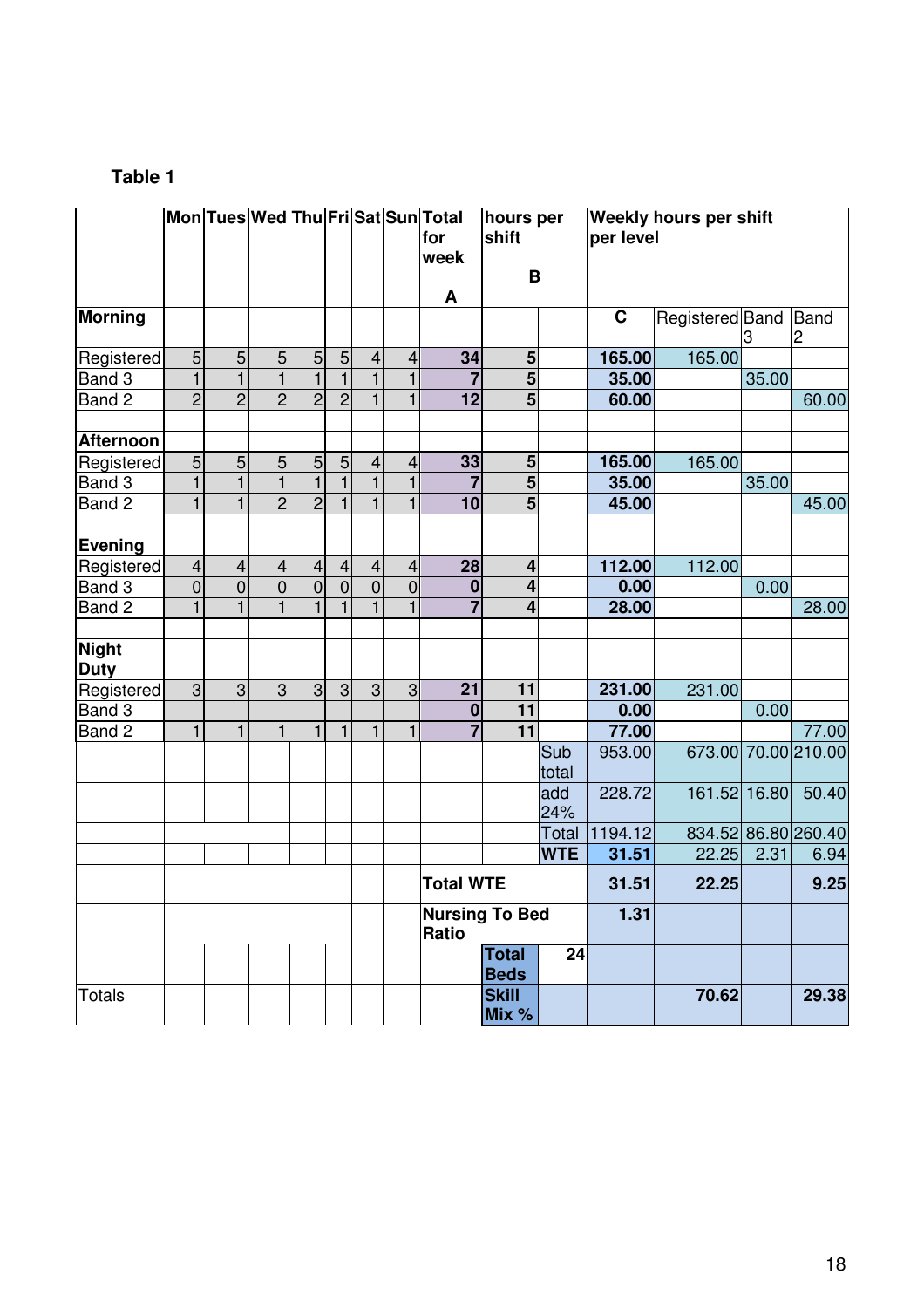#### **Scenario 2**

#### **Preparing for a Discussion**

The Assistant Director (AD) for Acute Services, Northern Ireland Health and Social Care Trust (NIHSCT), has been informed that one of the wards within his service group, an acute adult in-hospital general surgical care setting, will be closing 2 beds in the next financial year due to some of the surgical interventions previously carried out as in-patient procedures now being undertaken as day surgery admissions. In addition, two beds currently used for patients returning from surgery and staffed outside of the upper limits of the specialist end of the staffing ranges, are being stepped down to general surgical beds. The care of those patients will be moving to a newly configured unit located elsewhere in the Trust. The AD is aware that this will have an effect on the staffing complement within this ward and decides to use Delivering Care Part 1 to have an informed, evidence-based discussion with the Lead Nurse for surgery and the Charge Nurse responsible for the ward. Steps for discussion:

- 1. The Charge Nurse's ward is an acute adult in-hospital general surgical care setting. There are currently 26 beds, the staffing ratio currently set at 1.25 for 24 of the beds and 2.5 for two of the beds. The Funded Establishment (FE) in his clinical setting is 36.2 Whole Time Equivalents (WTE) with a skill mix of 70:30, registered:unregistered staff.
- 2. Using the staffing range for surgery, the lower end of the ratios is 1.25. It is likely that this will be applied to all 24 beds, following the service redesign and reconfiguration of bed usage.
- 3. The AD calculates that this would provide a FE of 30 WTE. Whilst reading through the framework document, he notes that there are a number of areas which need to be considered during the meeting with the Lead Nurse for surgery and the Charge Nurse. He raises the potential use of the framework to guide discussions with the Lead Nurse, and encourages her to have a conversation with the Charge Nurse to think about areas of preparation in advance of the meeting. He also contacts the NIHSCT Nursing and Midwifery workforce lead, to explore possibilities for reconfiguration of the ward team staffing complement using the Delivering Care Framework. Following that discussion, he asks the Workforce Lead to attend the meeting with the Lead Nurse for surgery and Charge Nurse.
- 4. The Lead Nurse for surgery and Charge Nurse discuss the framework document in order to prepare for the meeting. The Charge Nurse subsequently agrees to carry out a 'Telford' exercise (please see page 17) to estimate the likely need for staff at particular times of the week when the service in his ward area becomes particularly busy.
- 5. They also consider the Influencing Factors, pages 7 13. Through reading the information, they realise that:
	- 3 recently registered staff have joined the team in the last month; they need development of their skill set in relation to the type of service being provided in the ward, and a period of preceptorship
	- Over the last two years, the length of stay of patients in the ward has been decreasing and the throughput increasing
	- The geographical layout of the ward has always presented a difficulty for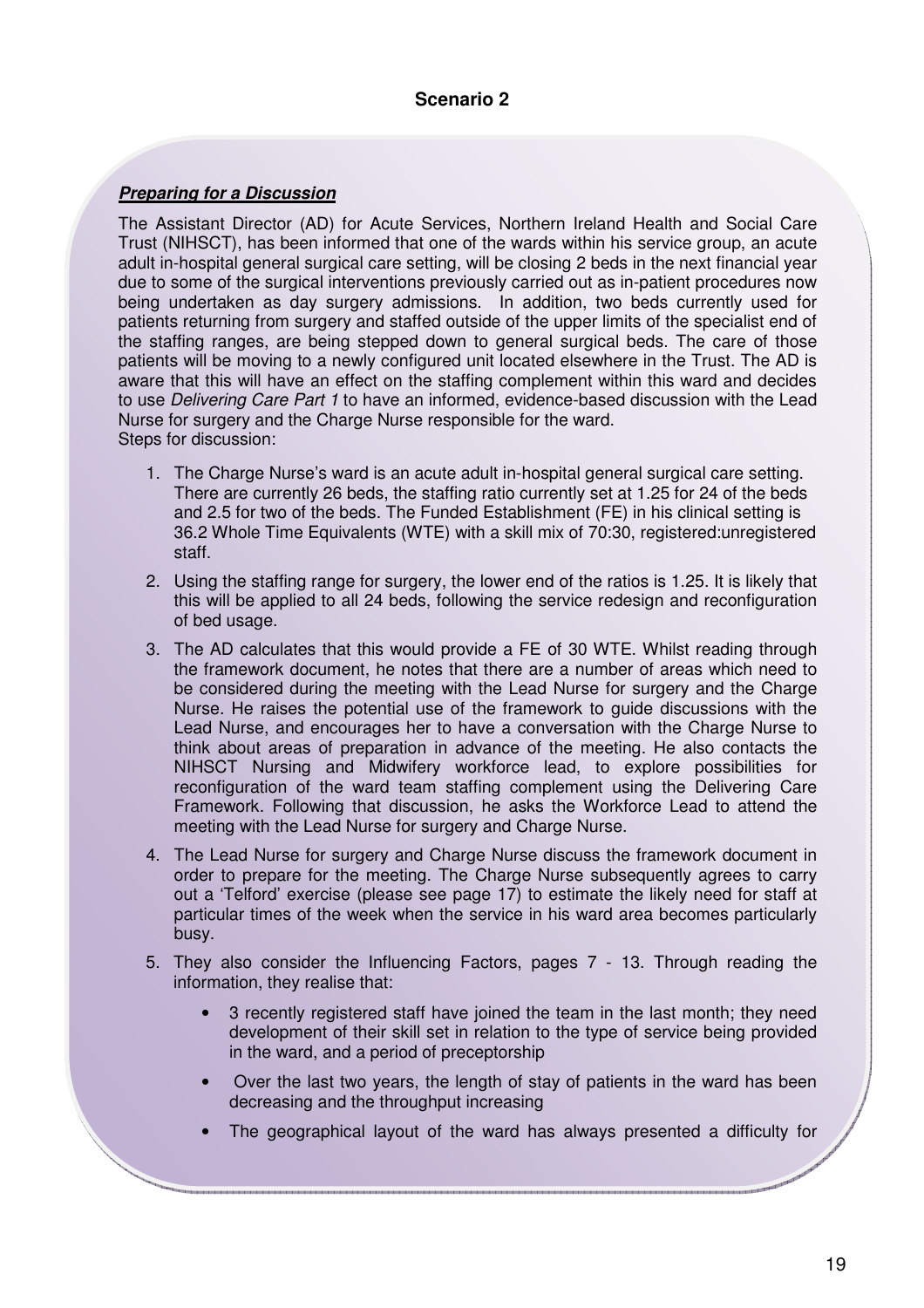• Staff have reported that Key Performance Indicator (KPI) scores collected for nursing and midwifery organisationally have recently fallen compared with previous scores across three out of the five measurements within AHSC Trust. Staff have also reported that there is difficulty in getting time to conduct audits for KPI measurement.

#### **Meeting with Assistant Director for Acute Services NIHSCT, Assistant Director Nursing and Midwifery Workforce NIHSCT, Lead Nurse for surgery and Charge Nurse.**

The AD begins the meeting by offering an opportunity to the Lead Nurse for surgery and Charge Nurse to present their thinking in relation to identified areas for discussion from Delivering Care Part 1. In terms of the geographical layout of the ward, Charge Nurse has identified a need to review the storage systems. The Lead Nurse has offered the opportunity to work with him to implement the Productive Ward<sup>19</sup>, which has successfully helped other areas review ward-based systems and increase efficiency for the ward team.

Charge Nurse outlines the results of the 'Telford' exercise, which indicated that the complement of staff required was within the lower end of the range for general surgery. He acknowledges that the skill mix at which the ward operates is 70:30. The Lead Nurse and Charge Nurse discuss the impact of the decreased length of stay and increased throughput, coupled with a registered staff complement that has a proportion of recently registered staff, who are still within the requirements for induction and preceptorship. The impact of this increased workload on staff is demonstrated through the evidence provided in the falling KPI scores and anecdotal evidence that staff are finding it difficult to find time to collect audit information.

After much debate during the meeting, it is agreed to review the 'Telford' exercise, providing additional staff numbers at busy times in the working week to allow for the extra workload identified. It is agreed that this should be reviewed again in 6 months' time, during which staff will have been provided with some of the required development to build confidence/new competence to provide the service, thus reducing the requirement for extra staffing. When the 'Telford' exercise is repeated, the range is calculated at 1.3. It is also agreed that Charge Nurse will retain the existing Band 6 staff team members, who will not be redeployed in the first instance, to support the development of the ward team.

This equates to  $1.3 \times 24 = 31.2$  WTE

Using the skill mix of 70:30 registered:unregistered staff, this is calculated as:

31.2 x 0.7 = 21.84 registered

 $31.2 \times 0.3 = 9.36$  unregistered

Charge Nurse currently has 24.5 registered staff and 10.5 unregistered staff members as part of his team.

He agrees with those attending the meeting that 2.66 WTE registered staff and 1.14 WTE unregistered staff should be redeployed to another ward area to provide safe, effective, person centred care.

Factoring in additional time for the Charge Nurse leadership/supervisory role at the agreed set level of 100% WTE of a Band 7, this brings the total funded establishment to be calculated at 32.2 WTE.

<sup>19</sup> Op cit, n 17.